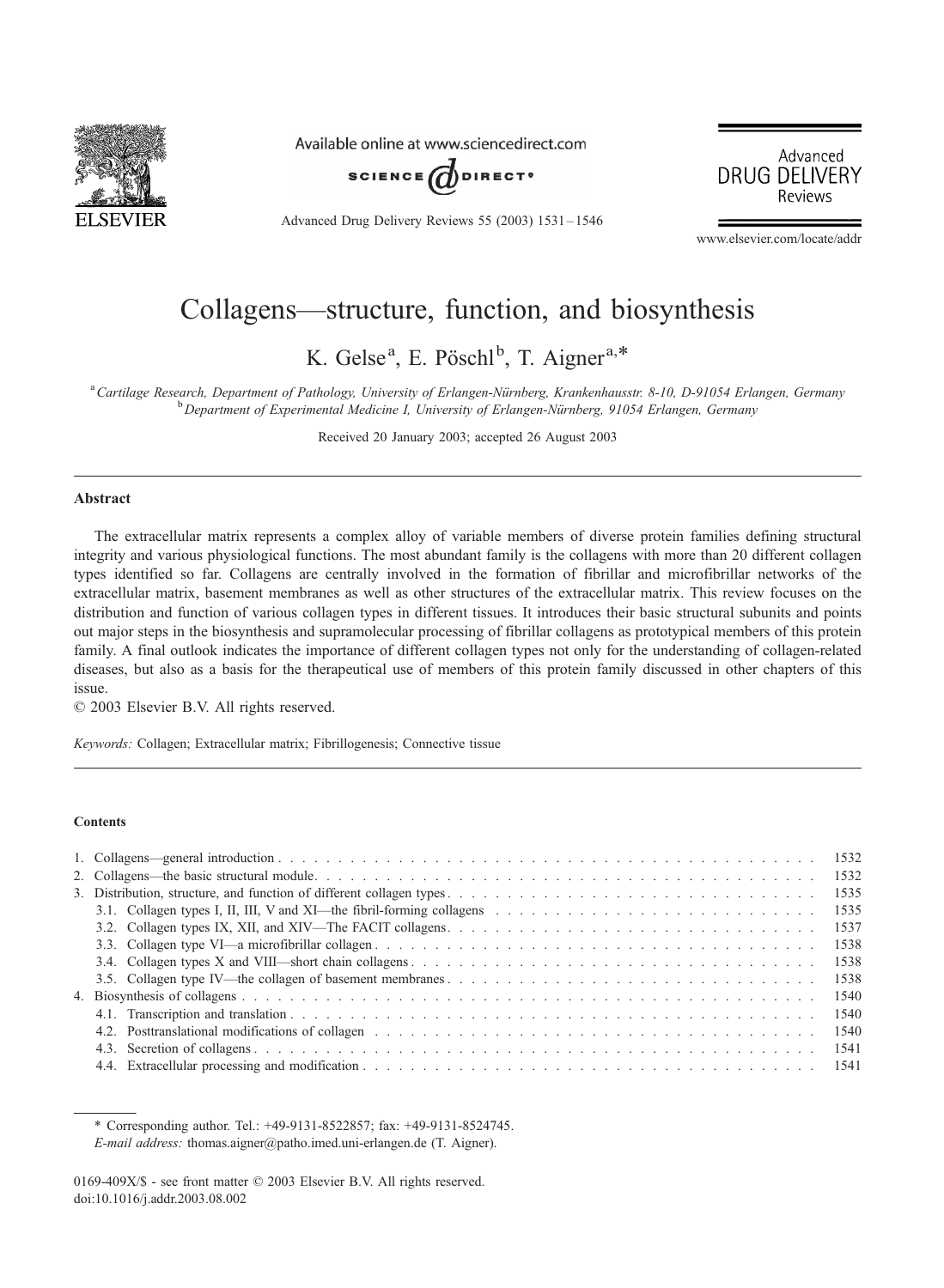#### 1532 K. Gelse et al. / Advanced Drug Delivery Reviews 55 (2003) 1531–1546

## 1. Collagens—general introduction

The extracellular matrix of connective tissues represents a complex alloy of variable members of diverse protein families defining structural integrity and various physiological functions. The supramolecular arrangement of fibrillar elements, microfibrillar networks as well as soluble proteins, glycoproteins and a wide range of other molecules define the biophysical characteristics. Composition and structure vary considerably among different types of connective tissues. Tissue-specific expression and synthesis of structural proteins and glycoprotein components result in the unique functional and biological characteristics at distinct locations.

The primary function of extracellular matrix is to endow tissues with their specific mechanical and biochemical properties. Resident cells are responsible for its synthesis and maintenance, but the extracellular matrix, in turn, has also an impact on cellular functions. Cell–matrix interactions mediated by specific cell receptors and cell binding epitopes on many matrix molecules do not only play a dominant role in cell attachment and migration, but also regulate or promote cellular differentiation and gene expression levels. The pericellular matrix provides a special physiological microenvironment for the cells protecting them from detrimental mechanical influences and also mediating mechanically induced signal transmission. An additional influence of the extracellular matrix on morphogenesis and cellular metabolism can be ascribed to the storage and release of growth factors which is modulated by their binding to specific matrix components [\[1,2\].](#page-12-0)

The most abundant proteins in the extracellular matrix are members of the collagen family. Collagens were once considered to be a group of proteins with a characteristic molecular structure with their fibrillar structures contributing to the extracellular scaffolding. Thus, collagens are the major structural element of all connective tissues and are also found in the interstitial tissue of virtually all parenchymal organs, where they contribute to the stability of tissues and organs and maintain their structural integrity. However, in the last decade, the knowledge increased and the collagen family expanded dramatically [\(Table 1\).](#page-2-0) All members are characterized by containing domains with repetitions of the prolinerich tripeptide Gly-X-Y involved in the formation of trimeric collagen triplehelices. The functions of this heterogeneous family are not confined to provide structural components of the fibrillar backbone of the extracellular matrix, but a great variety of additional functional roles are defined by additional protein domains.

The knowledge about the molecular structure, biosynthesis, assembly and turnover of collagens is important to understand embryonic and fetal developmental processes as well as pathological processes linked with many human diseases. The exploration of expression and function of the different collagen types also contributes to a better understanding of diseases which are based on molecular defects of collagen genes such as chondrodysplasias, osteogenesis imperfecta, Alport syndrome, Ehler's Danlos Syndrome, or epidermolysis bullosa [\[3,4\].](#page-12-0) Additionally, collagen degradation and disturbed metabolism are important in the course of osteoarthritis and osteoporosis. A profound knowledge of the properties of the different types of collagens may also be beneficial in therapeutical aspects. Due to their binding capacity, they could serve as delivery systems for drugs, growth factors or cells and the network-forming capacity and anchoring function of certain collagen types could contribute to the formation of scaffolds promoting tissue repair or regeneration [\[2,5,6\].](#page-12-0)

#### 2. Collagens—the basic structural module

The name "collagen" is used as a generic term for proteins forming a characteristic triple helix of three polypeptide chains and all members of the collagen family form these supramolecular structures in the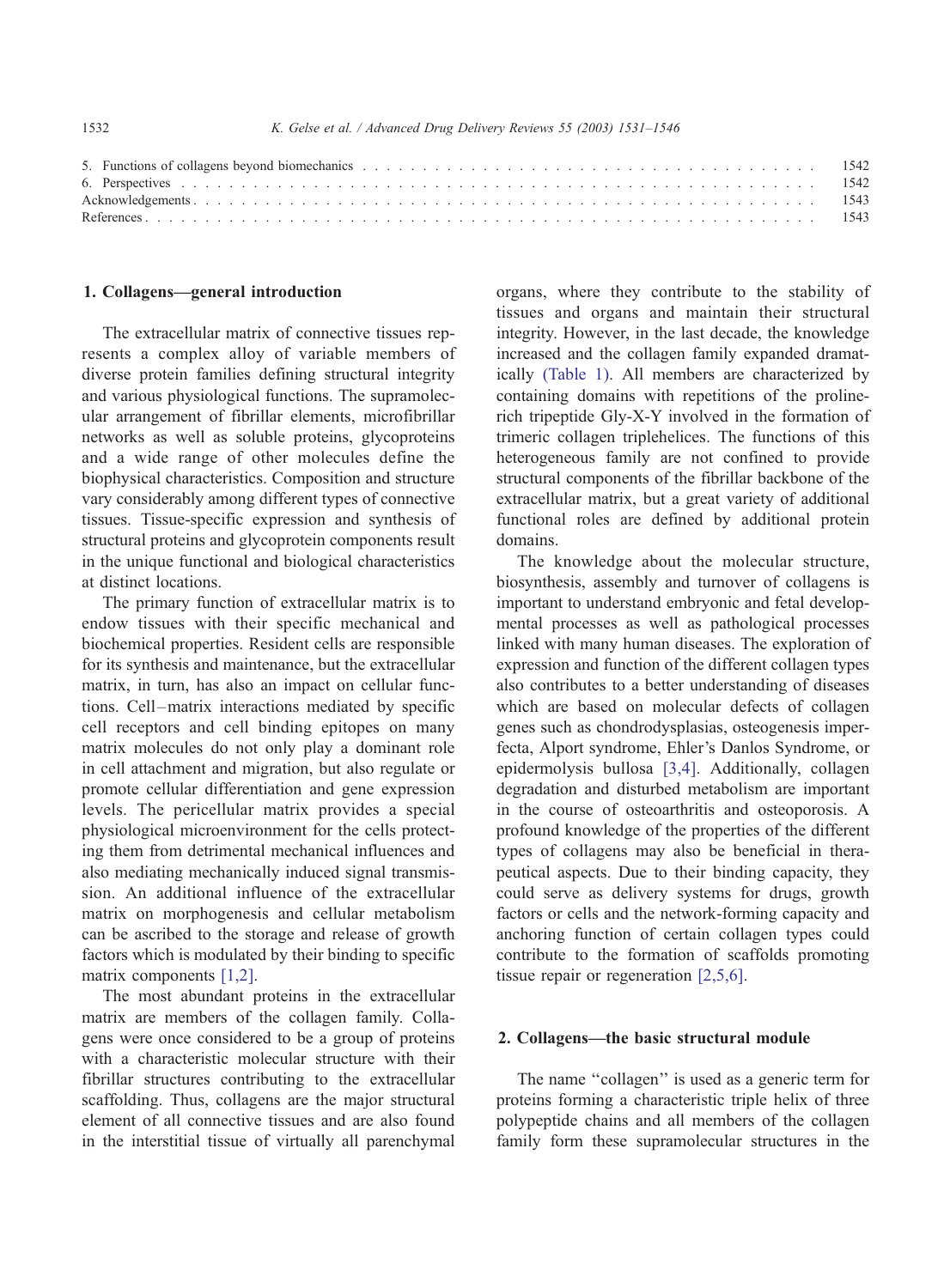| Type                                | Molecular composition                                              | Genes (genomic localization)                                 | Tissue distribution                                                              |  |  |
|-------------------------------------|--------------------------------------------------------------------|--------------------------------------------------------------|----------------------------------------------------------------------------------|--|--|
|                                     | Fibril-forming collagens                                           |                                                              |                                                                                  |  |  |
| Ι                                   | $\lbrack \alpha 1(I)\rbrack_2 \alpha 2(I)$                         | $COL1A1 (17q21.31-q22)$<br>COL1A2 (7q22.1)                   | bone, dermis, tendon, ligaments, cornea                                          |  |  |
| П                                   | $[\alpha 1(\text{II})]_3$                                          | $COL2A1 (12q13.11-q13.2)$                                    | cartilage, vitreous body, nucleus pulposus                                       |  |  |
| Ш                                   | $\left[\alpha\right]$ (III)] <sub>3</sub>                          | COL3A1 (2q31)                                                | skin, vessel wall, reticular fibres of most tissues (lungs, liver, spleen, etc.) |  |  |
| V                                   | $\alpha$ 1(V), $\alpha$ 2(V), $\alpha$ 3(V)                        | COL5A1 $(9q34.2-q34.3)$<br>COL5A2 (2q31)<br>COL5A3 (19p13.2) | lung, cornea, bone, fetal membranes; together with type I collagen               |  |  |
| ΧI                                  | $\alpha$ 1(XI) $\alpha$ 2(XI) $\alpha$ 3(XI)                       | COL11A1 (1p21)<br>COL11A2 (6p21.3)<br>$COL11A3 = COL2A1$     | cartilage, vitreous body                                                         |  |  |
|                                     |                                                                    |                                                              |                                                                                  |  |  |
|                                     | Basement membrane collagens                                        |                                                              |                                                                                  |  |  |
| IV                                  | $\lceil \alpha 1 (IV) \rceil_2 \alpha 2 (IV); \alpha 1 - \alpha 6$ | COL4A1 (13q34)<br>COL4A2 (13q34)<br>COL4A3 $(2q36-q37)$      | basement membranes                                                               |  |  |
|                                     |                                                                    | $COL4A4 (2q36-q37)$<br>COL4A5 (Xq22.3)<br>COL4A6 (Xp22.3)    |                                                                                  |  |  |
|                                     | Microfibrillar collagen                                            |                                                              |                                                                                  |  |  |
| VI                                  | $\alpha1(VI),\alpha2(VI),\alpha3(VI)$                              | COL6A1 (21q22.3)                                             | widespread: dermis, cartilage, placenta, lungs, vessel wall,                     |  |  |
|                                     |                                                                    | COL6A2 (21q22.3)<br>COL6A3 (2q37)                            | intervertebral disc                                                              |  |  |
|                                     | Anchoring fibrils                                                  |                                                              |                                                                                  |  |  |
| VII                                 | $[\alpha 1(VII)]_3$                                                | COL7A1 (3p21.3)                                              | skin, dermal-epidermal junctions; oral mucosa, cervix,                           |  |  |
| Hexagonal network-forming collagens |                                                                    |                                                              |                                                                                  |  |  |
| VIII                                | $\lceil \alpha 1(VIII) \rceil_2 \alpha 2(VIII)$                    | $COL8A1 (3q12-q13.1)$<br>COL8A2 (1p34.3-p32.3)               | endothelial cells, Descemet's membrane                                           |  |  |
| Χ                                   | $[\alpha 3(X)]_3$                                                  | COL10A1 $(6q21-q22.3)$                                       | hypertrophic cartilage                                                           |  |  |
|                                     | <b>FACIT</b> collagens                                             |                                                              |                                                                                  |  |  |
| IX                                  | $\alpha$ 1(IX) $\alpha$ 2(IX) $\alpha$ 3(IX)                       | COL9A1 (6q13)<br>COL9A2 (1p33-p32.2)                         | cartilage, vitreous humor, cornea                                                |  |  |
| XII                                 | $[\alpha 1(XII)]_3$                                                | $COL12A1 (6q12-q13)$                                         | perichondrium, ligaments, tendon                                                 |  |  |
| XIV                                 | $[\alpha 1(XIV)]_3$                                                | COL9A1 (8q23)                                                | dermis, tendon, vessel wall, placenta, lungs, liver                              |  |  |
| XIX                                 | $[\alpha 1(XIX)]_3$                                                | COL19A1 $(6q12-q14)$                                         | human rhabdomyosarcoma                                                           |  |  |
| XX                                  | $\lceil \alpha 1(XX) \rceil_3$                                     |                                                              | corneal epithelium, embryonic skin, sternal cartilage, tendon                    |  |  |
| XXI                                 | $[\alpha 1(XXI)]_3$                                                | COL21A1 (6p12.3-11.2)                                        | blood vessel wall                                                                |  |  |
|                                     | Transmembrane collagens                                            |                                                              |                                                                                  |  |  |
| XIII                                | $\lbrack \alpha 1(XIII)\rbrack_3$                                  | COL13A1 (10q22)                                              | epidermis, hair follicle, endomysium, intestine, chondrocytes, lungs, liver      |  |  |
| XVII                                | $\lbrack \alpha 1(XVII)\rbrack$ <sub>3</sub>                       | COL17A1 (10q24.3)                                            | dermal-epidermal junctions                                                       |  |  |
| <i>Multiplexins</i>                 |                                                                    |                                                              |                                                                                  |  |  |
| ΧV                                  | $[\alpha 1(XV)]_3$                                                 | COL15A1 $(9q21-q22)$                                         | fibroblasts, smooth muscle cells, kidney, pancreas,                              |  |  |
| XVI                                 | $\lbrack \alpha 1(XVI) \rbrack_3$                                  | COL16A1 (1p34)                                               | fibroblasts, amnion, keratinocytes                                               |  |  |
|                                     | $XVIII$ $[\alpha 1(XVIII)]_3$                                      | COL18A1 (21q22.3)                                            | lungs, liver                                                                     |  |  |

<span id="page-2-0"></span>Table 1 Table showing the various collagen types as they belong to the major collagen families

Given are the molecular composition, the genomic localization of the different chains as well as the basic tissue distribution.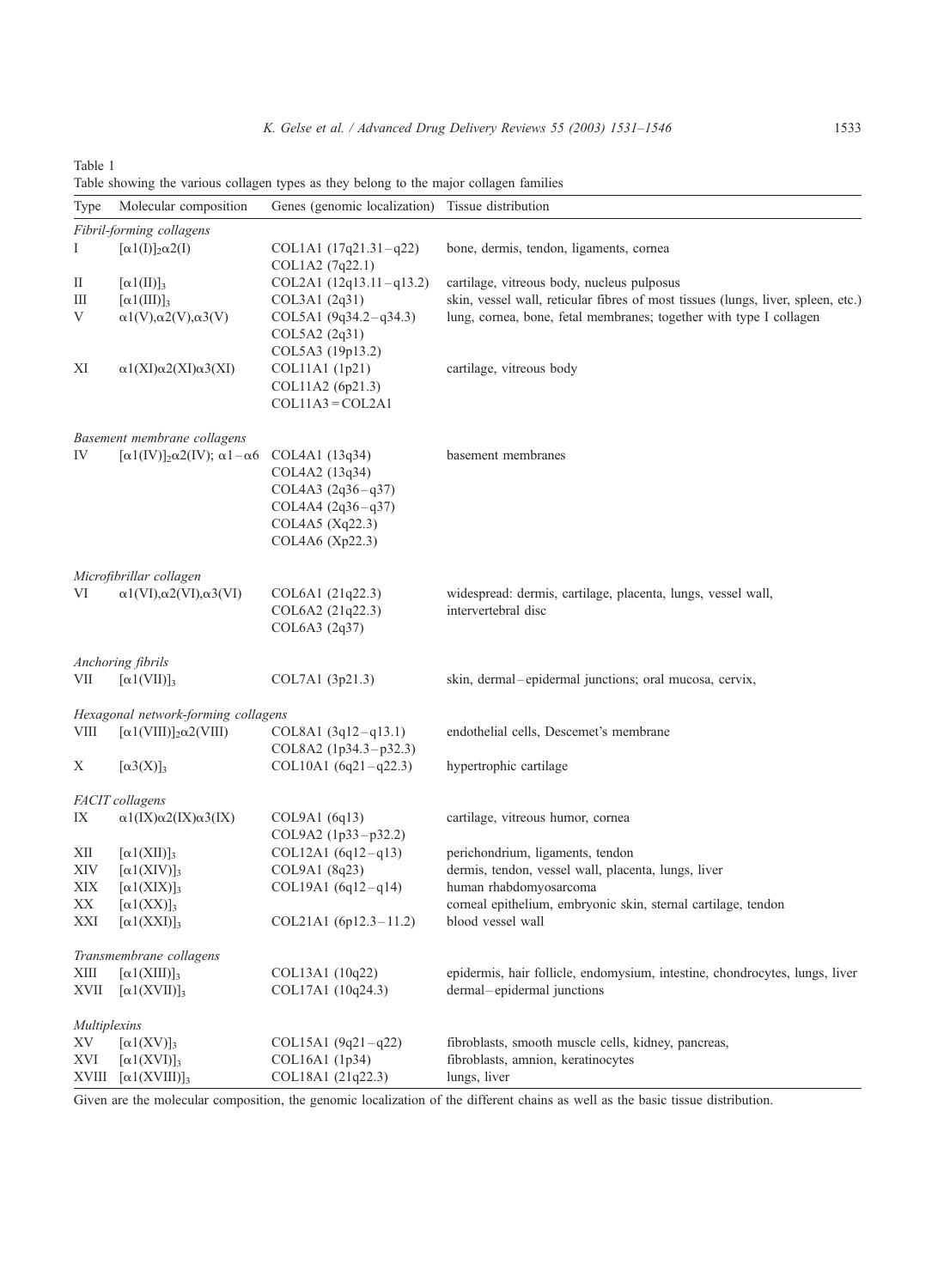<span id="page-3-0"></span>extracellular matrix although their size, function and tissue distribution vary considerably. So far, 26 genetically distinct collagen types have been described  $[4,7 - 11]$ .

Based on their structure and supramolecular organization, they can be grouped into fibril-forming collagens, fibril-associated collagens (FACIT), network-forming collagens, anchoring fibrils, transmembrane collagens, basement membrane collagens and others with unique functions (see [Table 1\)](#page-2-0).

The different collagen types are characterized by considerable complexity and diversity in their structure, their splice variants, the presence of additional, non-helical domains, their assembly and their function. The most abundant and widespread family of collagens with about 90% of the total collagen is represented by the fibril-forming collagens. Types I and V collagen fibrils contribute to the structural backbone of bone and types II and XI collagens predominantly contribute to the fibrillar matrix of articular cartilage. Their torsional stability and tensile strength lead to the stability and integrity of these tissues [\[4,12,13\].](#page-12-0) Type IV collagens with a more flexible triple helix assemble into meshworks restricted to basement membranes. The microfibrillar type VI collagen is highly disulfide cross-linked and contributes to a network of beaded filaments interwoven with other collagen fibrils [\[14\].](#page-12-0) Fibril-associated collagens with interrupted triplehelices (FACIT) such as types IX, XII, and XIV collagens associate as single molecules with large collagen fibrils and presumably play

a role in regulating the diameter of collagen fibrils [\[9\].](#page-12-0) Types VIII and X collagens form hexagonal networks while others (XIII and XVII) even span cell membranes [\[15\].](#page-12-0)

Despite the rather high structural diversity among the different collagen types, all members of the collagen family have one characteristic feature: a right-handed triple helix composed of three  $\alpha$ -chains (Fig. 1) [\[7,16\].](#page-12-0) These might be formed by three identical chains (homotrimers) as in collagens II, III, VII, VIII, X, and others or by two or more different chains (heterotrimers) as in collagen types I, IV, V, VI, IX, and XI. Each of the three  $\alpha$ -chains within the molecule forms an extended left-handed helix with a pitch of 18 amino acids per turn [\[17\].](#page-12-0) The three chains, staggered by one residue relative to each other, are supercoiled around a central axis in a right-handed manner to form the triple helix [\[18\].](#page-12-0) A structural prerequisite for the assembly into a triple helix is a glycine residue, the smallest amino acid, in every third position of the polypeptide chains resulting in a (Gly- $(X-Y)$ <sub>n</sub> repeat structure which characterizes the "collagenous" domains of all collagens. The  $\alpha$ -chains assemble around a central axis in a way that all glycine residues are positioned in the center of the triple helix, while the more bulky side chains of the other amino acids occupy the outer positions. This allows a close packaging along the central axis of the molecule. The X and Y position is often occupied by proline and hydroxyproline. Depending on the collagen type, specific proline and lysine residues are



Fig. 1. Molecular structure of fibrillar collagens with the various subdomains as well as the cleavage sites for N- and C-procollagenases (shown is the type I collagen molecule). Whereas they are arranged in tendon in a parallel manner they show a rather network-like supramolecular arrangement in articular cartilage.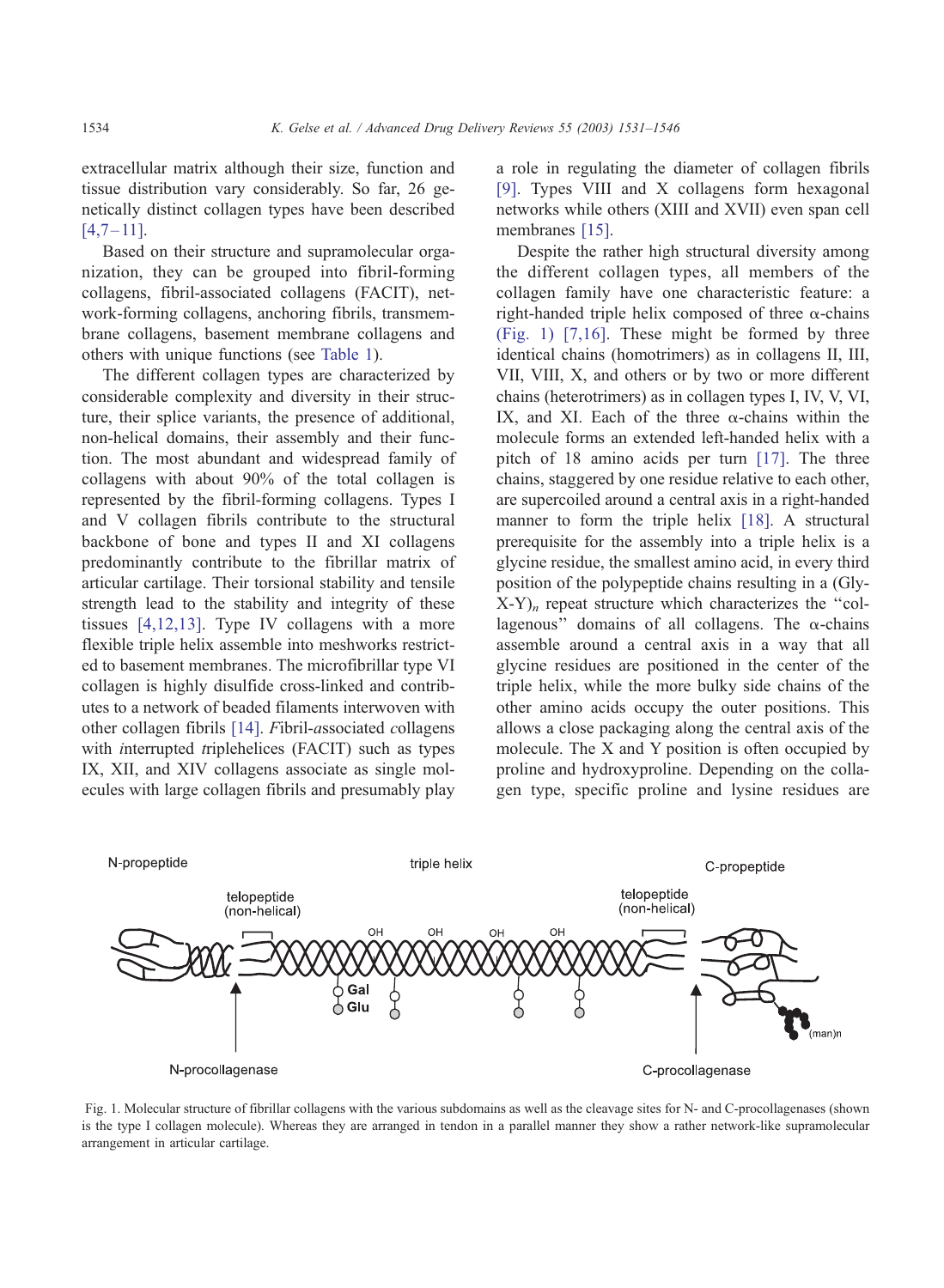modified by post-translational enzymatic hydroxylation. The content of 4-hydroxyproline is essential for the formation of intramolecular hydrogen bonds and contributes to the stability of the triple helical conformation. Some of the hydroxylysines are further modified by glycosylation. The length of the triple helical part varies considerably between different collagen types. The helix-forming (Gly-X-Y) repeat is the predominating motif in fibril-forming collagens (I, II, III) resulting in triple helical domains of 300 nm in length which corresponds to about 1000 amino acids [\[3,4\].](#page-12-0) In other collagen types, these collagenous domains are much shorter or contain non-triple helical interruptions. Thus, collagen VI or X contains triple helices with about 200 or 460 amino acids, respectively [\[4\].](#page-12-0) Although the triple helix is a key feature of all collagens and represents the major part in fibrilforming collagens, non-collagenous domains flanking the central helical part are also important structural components [\(Fig. 1\).](#page-3-0) Thus, the C-propeptide is thought to play a fundamental role in the initiation of triple helix formation, whereas the N-propeptide is thought to be involved in the regulation of primary fibril diameters [\[3\].](#page-12-0) The short non-helical telopeptides of the processed collagen monomers (see [Fig. 1\)](#page-3-0) are involved in the covalent cross-linking of the collagen molecules as well as linking to other molecular structures of the surrounding matrix [\[38\].](#page-13-0)

FACIT collagens are characterized by several non-collagenous domains interrupting the triple helices, which may function as hinge regions [\[19\].](#page-12-0) In other collagens like collagens IV, VI, VII, VIII or X, non-collagenous domains are involved in network formation and aggregation. In contrast to the highly conserved structure of the triple helix, noncollagenous domains are characterized by a more structural and functional diversity among different collagen families and types. Interruptions of the triple helical structure may cause intramolecular flexibility and allow specific proteolytic cleavage. Native triple helices are characterized by their resistance to proteases such as pepsin, trypsin or chymotrypsin [\[20\]](#page-12-0) and can only be degraded by different types of specific collagenases. Collagenase A (MMP-1) [\[21\],](#page-12-0) the interstitial collagenase, is expressed by a large variety of cells and is thought to be centrally involved in tissue remodeling, e.g. during wound healing. MMP-8 (collagenase B) is

largely specific for neutrophil granulocytes [\[22\]](#page-12-0) and, thus, thought to be mainly involved in tissue destruction during acute inflammatory processes. MMP-13 (collagenase C) [\[23\]](#page-12-0) is expressed by hypertrophic chondrocytes as well as osteoblasts and osteoclasts [\[24\]](#page-12-0) and therefore most likely plays an important role in cartilage and bone remodeling. Many other matrix metalloproteinases are able to cleave the denatured collagen (''gelatin''). The detailed analysis of the interplay of MMPs as well as specific inhibitors will describe the reactivities in vivo as well as potential pharmaceutical options for intervention  $[25-27]$ .

# 3. Distribution, structure, and function of different collagen types

# 3.1. Collagen types I, II, III, V and XI—the fibrilforming collagens

The classical fibril-forming collagens include collagen types I, II, III, V, and XI. These collagens are characterized by their ability to assemble into highly orientated supramolecular aggregates with a characteristic suprastructure, the typical quarter-staggered fibril-array with diameters between 25 and 400 nm [\(Fig. 2\).](#page-5-0) In the electron microscope, the fibrils are defined by a characteristic banding pattern with a periodicity of about 70 nm (called the D-period) based on a staggered arrangement of individual collagen monomers [\[28\].](#page-13-0)

Type I collagen is the most abundant and best studied collagen. It forms more than 90% of the organic mass of bone and is the major collagen of tendons, skin, ligaments, cornea, and many interstitial connective tissues with the exception of very few tissues such as hyaline cartilage, brain, and vitreous body. The collagen type I triple helix is usually formed as a heterotrimer by two identical  $\alpha 1(I)$ chains and one  $\alpha$ 2(I)-chain. The triple helical fibres are, in vivo, mostly incorporated into composite containing either type III collagen (in skin and reticular fibres) [\[29\]](#page-13-0) or type V collagen (in bone, tendon, cornea) [\[30\].](#page-13-0) In most organs and notably in tendons and fascia, type I collagen provides tensile stiffness and in bone, it defines considerable biomechanical properties concerning load bearing, tensile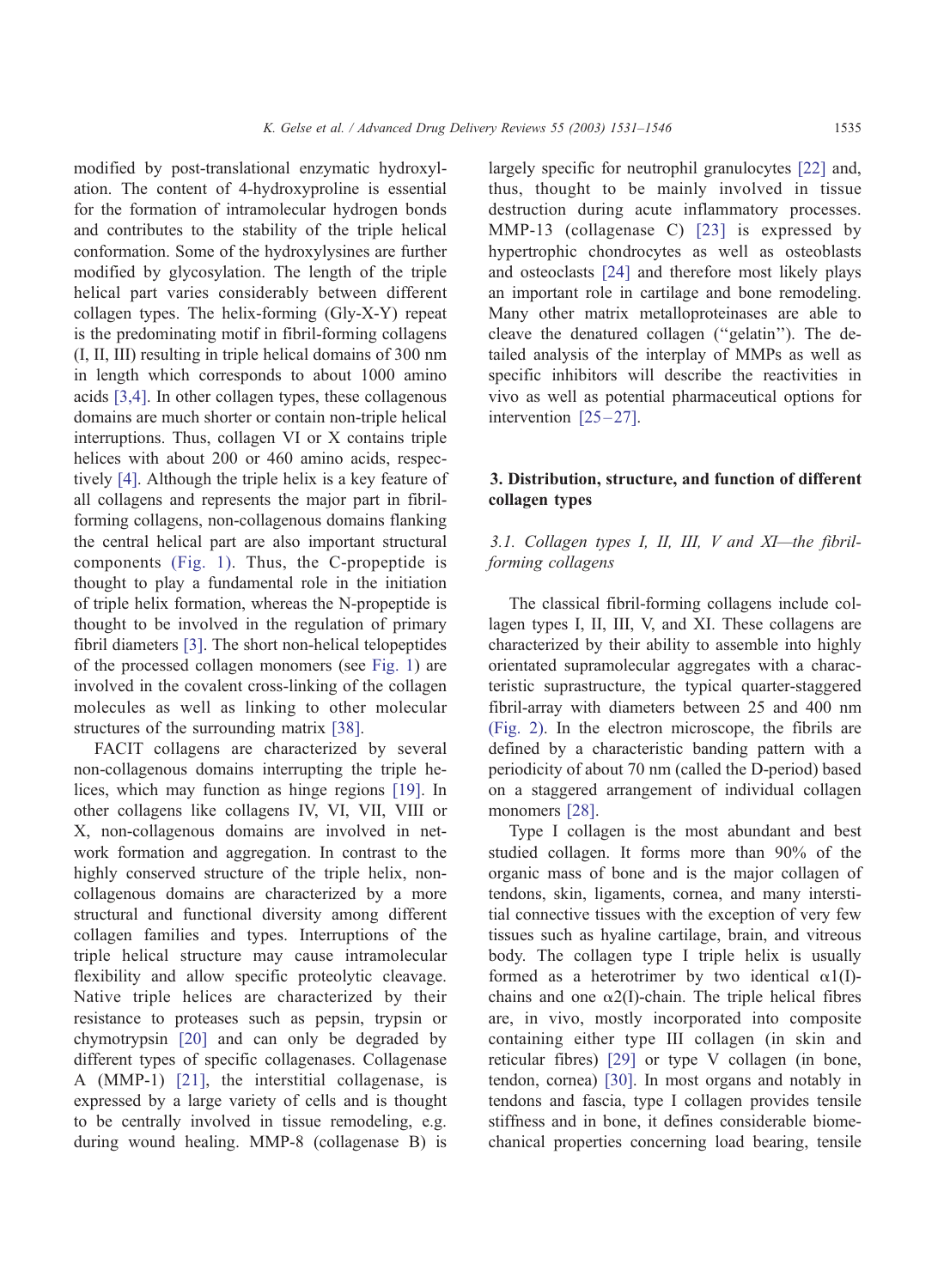

Fig. 2. (A) Schematic representation of the supramolecular assembly of the collagen fibrils in the characteristic quarter-staggered form. The monomers are 300-nm long and 40-nm gaps separate consecutive monomers causing the characteristic appearance of the collagen type I fibrils on the ultrastructural level. (B + C) Collagen type I (B) and II (C) fibrils as they are arranged in normal tendon (B) and articular cartilage (C). Whereas they are arranged in tendon in a parallel manner, they show a rather network-like supramolecular arrangement in articular cartilage.

strength, and torsional stiffness in particular after calcification.

The fibril-forming type II collagen is the characteristic and predominant component of hyaline cartilage. It is, however, not specifically restricted to cartilage where it accounts for about 80% of the total collagen content since it is also found in the vitreous body, the corneal epithelium, the notochord, the nucleus pulposus of intervertebral discs, and embryonic epithelial-mesenchymal transitions [\[4\].](#page-12-0) The triple helix of type II collagen is composed of three  $\alpha$ 1(II)-chains forming a homotrimeric molecule similar in size and biomechanical properties to that of type I collagen [\[31\].](#page-13-0) Collagen fibrils in cartilage represent heterofibrils containing in addition to the dominant collagen II, also types XI and IX collagens which are supposed to limit the fibril diameter to about  $15 - 50$  nm  $\left[32\right]$  as well as other non-collagenous proteins. Compared to type I collagen, type II collagen chains show a higher content of hydroxylysine as well as glucosyl and galactosyl residues which mediate the interaction with proteoglycans, another typical component of the highly hydrated matrix of hyaline cartilage [\[13\].](#page-12-0) Alternative splicing of the type II collagen pre-mRNA results in two forms of the  $\alpha$ 1(II)-chains. In the splice variant IIB,

<span id="page-5-0"></span>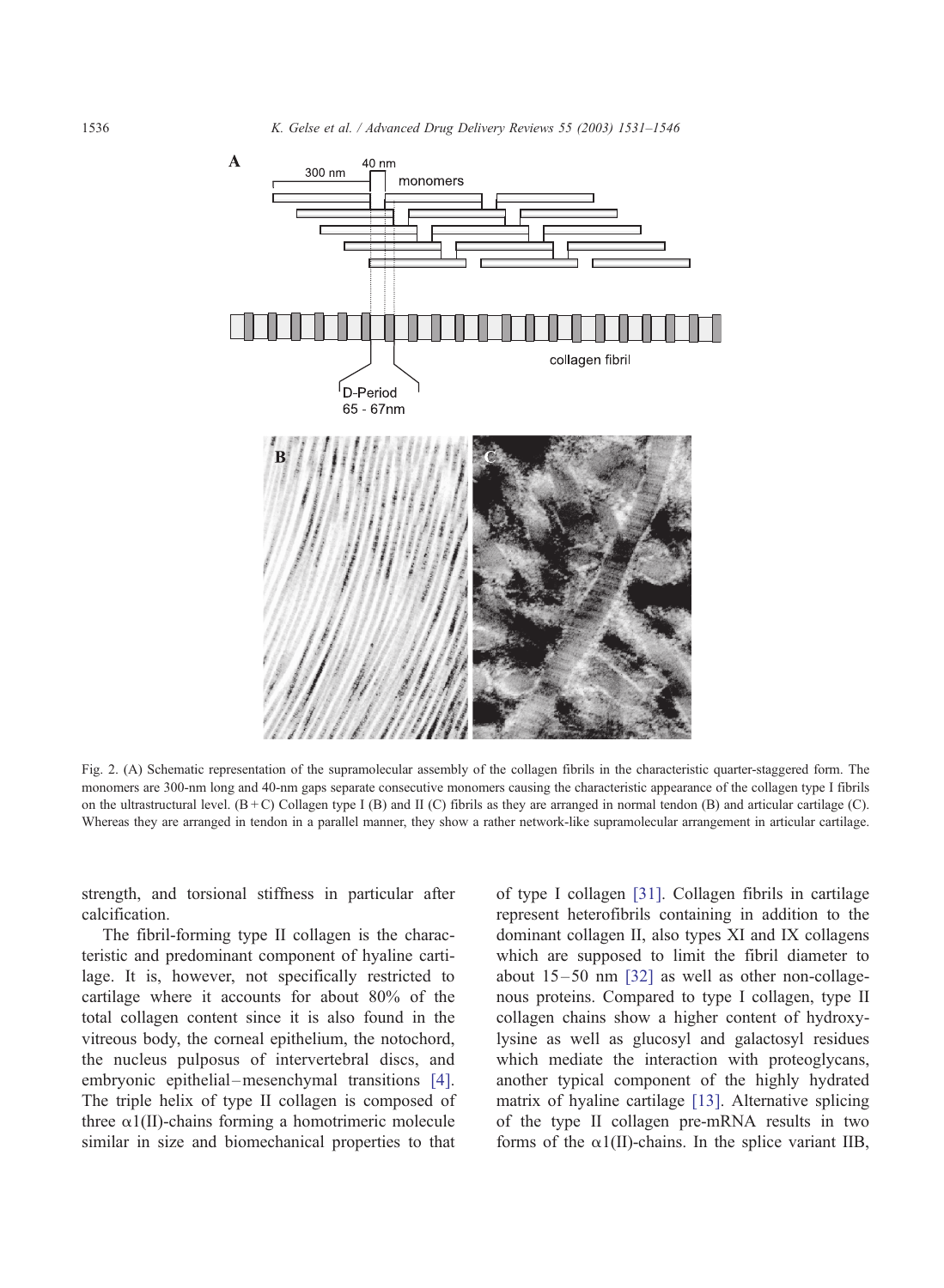the dominant form in mature cartilage, the second exon coding for a globular cystein-rich domain in the N-terminal propeptide is excluded, whereas it is retained in the IIA variant, the embryonic form found in prechondrogenic mesenchyme [\[33,34\],](#page-13-0) osteophytes [\[35,36\],](#page-13-0) perichondrium, vertebrae [\[33\]](#page-13-0) and chondrogenic tumors [\[37\].](#page-13-0) The switch from IIA to IIB suggests a role during developmental processes and the IIB variant represents a characteristic marker for mature cartilage [\[3\].](#page-12-0)

Type III collagen is a homotrimer of three  $\alpha$ 1(III)chains and is widely distributed in collagen I containing tissues with the exception of bone [\[38\].](#page-13-0) It is an important component of reticular fibres in the interstitial tissue of the lungs, liver, dermis, spleen, and vessels. This homotrimeric molecule also often contributes to mixed fibrils with type I collagen and is also abundant in elastic tissues [\[39\].](#page-13-0)

Types V and XI collagens are formed as heterotrimers of three different  $\alpha$ -chains ( $\alpha$ 1,  $\alpha$ 2,  $\alpha$ 3). It is remarkable that the  $\alpha$ 3-chain of type XI collagen is encoded by the same gene as the  $\alpha$ 1-chain of type II collagen and only the extent of glycosylation and hydroxylation differs from  $\alpha1(II)$  [\[4\].](#page-12-0) Although it is finally not sorted out, a combination between different types V and XI chains appears to exist in various tissues  $[40-43]$ . Thus, types V and XI collagens form a subfamily within fibril-forming collagens, though they share similar biochemical properties and functions with other members of this family. As mentioned before, type V collagen typically forms heterofibrils with types I and III collagens and contributes to the organic bone matrix, corneal stroma and the interstitial matrix of muscles, liver, lungs, and placenta [\[12\].](#page-12-0) Type XI collagen codistributes largely in articular cartilage with type II collagen [\[4,13\]](#page-12-0). The large amino-terminal non-collagenous domains of types V and XI collagens are processed only partially after secretion and their incorporation into the heterofibrils is thought to control their assembly, growth, and diameter [\[44\].](#page-13-0) Since their triple helical domains are immunologically masked in tissues, they are thought to be located central in the fibrils rather than on their surface [\[12,45\].](#page-12-0) Thus, type V collagen may function as a core structure of the fibrils with types I and III collagens polymerizing around this central axis. Analogous to this model, type XI collagen is supposed to form the core of collagen II heterofibrils [\[3\].](#page-12-0) A high content of tyrosine-sulfate in the N-terminal domains of  $\alpha$ 1(V)- and  $\alpha$ 2(V)-chains, with 40% of the residues being O-sulfated, supports a strong interaction with the more basic triple helical part and is likely to stabilize the fibrillar complex [\[46\].](#page-13-0)

# 3.2. Collagen types IX, XII, and XIV—The FACIT collagens

The collagen types IX, XII, XIV, XVI, XIX, and XX belong to the so-called Fibril-Associated Collagens with Interrupted Triple helices (FACIT collagens). The structures of these collagens are characterized by ''collagenous domains'' interrupted by short non-helical domains and the trimeric molecules are associated with the surfaces of various fibrils.

Collagen type IX codistributes with type II collagen in cartilage and the vitreous body [\[4\].](#page-12-0) The heterotrimeric molecule consists of three different  $\alpha$ chains ( $\alpha$ 1(IX),  $\alpha$ 2(IX), and  $\alpha$ 3(IX)) forming three triple helical segments flanked by four globular domains (NC1 –NC4) [\[47\].](#page-13-0) Type IX collagen molecules are located periodically along the surface of type II collagen fibrils in antiparallel direction [\[48\].](#page-13-0) This interaction is stabilized by covalent lysine-derived cross-links to the N-telopeptide of type II collagen. A hinge region in the NC3 domain provides flexibility in the molecule and allows the large and highly cationic globular N-terminal domain to reach out from the fibril where it presumably interacts with proteoglycans or other matrix components [\[13,49\].](#page-12-0) A chondroitin-sulfate side chain is covalently linked to a serine residue of the  $\alpha$ 2(IX)-chain in the NC3 domain and the size may vary between tissues [\[50\].](#page-13-0) It might be involved in the linkage of various collagen fibres as well as their interaction with molecules of the extracellular matrix. Additionally, collagen type XVI is found in hyaline cartilage and skin [\[51\]](#page-13-0) and is associated with a subset of the collagen ''type II fibers'' (Graessel, personal communication).

Types XII and type XIV collagens are similar in structure and share sequence homologies to type IX collagen. Both molecules associate or colocalize with type I collagen in skin, perichondrium, periosteum, tendons, lung, liver, placenta, and vessel walls [\[4\].](#page-12-0) The function of these collagens, as well as of collagen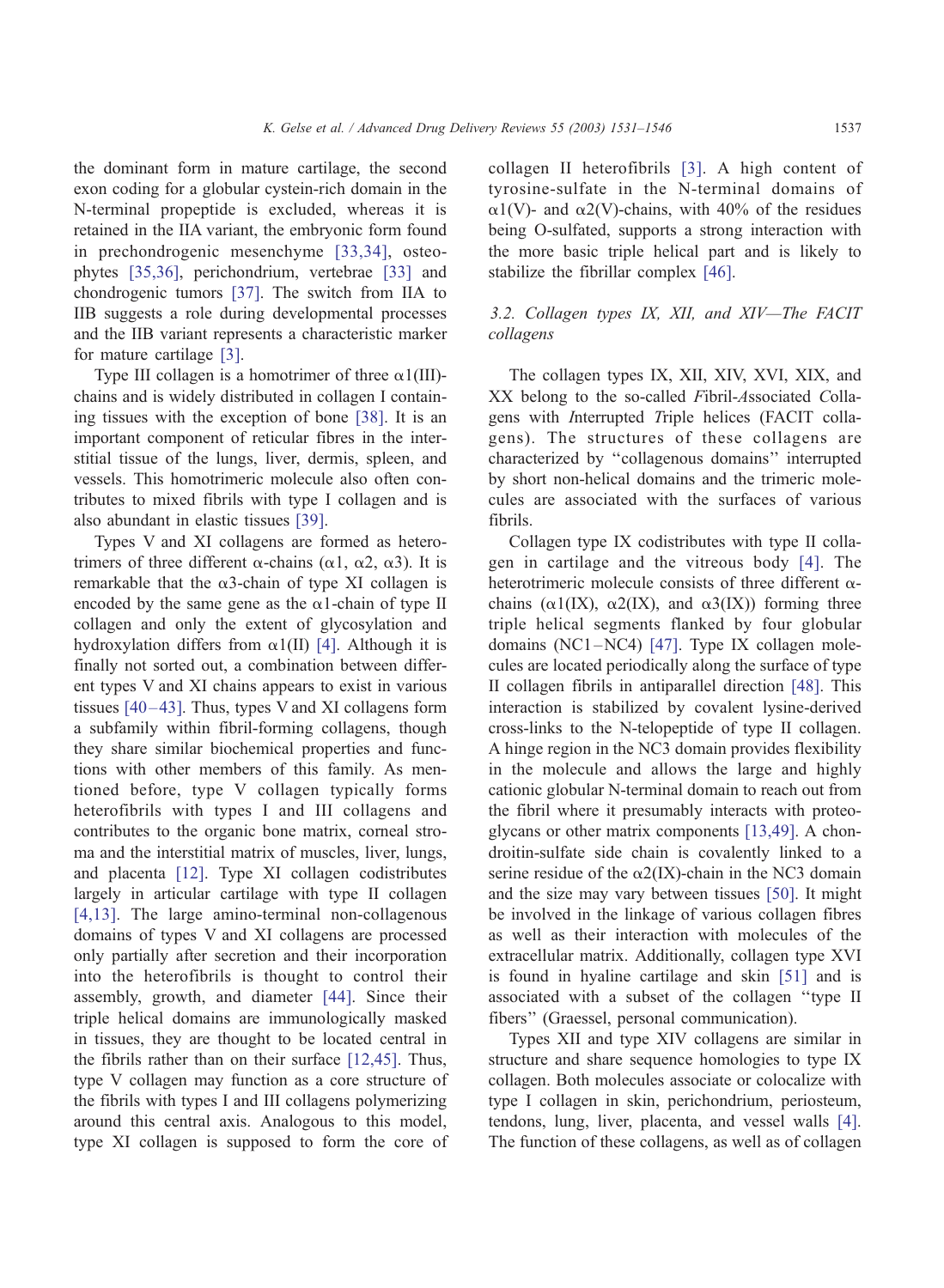types XIX [\[52\]](#page-13-0) and XX [\[53\],](#page-13-0) within the tissue is still poorly understood.

# 3.3. Collagen type VI—a microfibrillar collagen

Type VI collagen is an heterotrimer of three different  $\alpha$ -chains ( $\alpha$ 1,  $\alpha$ 2,  $\alpha$ 3) with short triple helical domains and rather extended globular termini [\[54,55\]](#page-13-0). This is in particular true for the  $\alpha$ 3-chain which is nearly as twice as long as the other chains due to a large N- and C-terminal globular domains. However, these extended domains are subject not only to alternative splicing, but also to extensive posttranslational processing, both within and outside the cell [\[56,57\]](#page-13-0). The primary fibrils assemble already inside the cell to antiparallel, overlapping dimers, which then align in a parallel manner to form tetramers. Following secretion into the extracellular matrix, type VI collagen tetramers aggregate to filaments and form an independent microfibrillar network in virtually all connective tissues, except bone [\[14,57,58\].](#page-12-0) Type VI collagen fibrils appear on the ultrastructural level as fine filaments, microfibrils or segments with faint crossbanding of 110-nm periodicity  $[58-63]$ , although not all fine filaments represent type VI collagen [64-68].

## 3.4. Collagen types X and VIII—short chain collagens

Types X and VIII collagens are structurally related short-chain collagens. Type X collagen is a characteristic component of hypertrophic cartilage in the fetal and juvenile growth plate, in ribs and vertebrae [\[7\].](#page-12-0) It is a homotrimeric collagen with a large Cterminal and a short N-terminal domain and experiments in vitro are indicative for its assembly to hexagonal networks [\[69\].](#page-14-0) The function of type X collagen is not completely resolved. A role in endochondral ossification and matrix calcification is discussed. Thus, type X collagen is thought to be involved in the calcification process in the lower hypertrophic zone  $[69-72]$ , a possibility supported by the restricted expression of type X collagen in the calcified zone of adult articular cartilage [\[73,74\]](#page-14-0) and its prevalence in the calcified chick egg shell [\[75\].](#page-14-0) In fetal cartilage, type X collagen has been localized in fine filaments as well as associated with type II fibrils. [\[76\].](#page-14-0) Mutations of the COL10A1 gene are causative for the disease Schmid type metaphyseal chondrodysplasia (SMCD) impeding endochondral ossification in the metaphyseal growth plate. This leads to growth deficiency and skeletal deformities with short limbs [\[77\].](#page-14-0)

Type VIII collagen is very homologous to type X collagen in structure but shows a distinct distribution and may therefore have different functions [\[78\].](#page-14-0) This network-forming collagen is produced by endothelial cells and assembles in hexagonal lattices, e.g. in the Descemet's membrane in the cornea [\[79\].](#page-14-0)

# 3.5. Collagen type IV—the collagen of basement membranes

Type IV collagen is the most important structural component of basement membranes integrating laminins, nidogens and other components into the visible two-dimensional stable supramolecular aggregate. The structure of type IV collagen is characterized by three domains: the N-terminal 7S domain, a C-terminal globular domain (NC1), and the central triple helical part with short interruptions of the Gly-X-Y repeats resulting in a flexible triple helix. Six subunit chains have been identified yet,  $\alpha$ 1(IV)– $\alpha$ 6(IV), associating into three distinct heterotrimeric molecules. The predominant form is represented by  $\alpha$ 1(IV)<sub>2</sub> $\alpha$ 2(IV) heterotrimers forming the essential network in most embryonic and adult basement membranes. Specific dimeric interactions of the C-terminal NC1 domains, cross-linking of four 7S domains as well as interactions of the triple helical domains, are fundamental for the stable network of collagen IV [\[80\].](#page-14-0) The isoforms  $\alpha$ 3(IV) – $\alpha$ 6(IV) show restricted, tissue-specific expression patterns and are forming either an independent homotypic network of  $\alpha$ 3(IV) $\alpha$ 4(IV) $\alpha$ 6(IV)

Fig. 3. Schematic representation of collagen synthesis starting form the nuclear transcription of the collagen genes, mRNA processing, ribosomal protein synthesis (translation) and post-translational modifications, secretion and the final steps of fibril formation. (SP: signal peptidase; GT: hydroxylysyl galactosyltransferase and galactosylhydroxylysyl glucosyltransferase; LH: lysyl hydroxylase; PH: prolyl hydroxylase; OTC: oligosaccharyl transferase complex; PDI: protein disulphide isomerase; PPI: peptidyl-prolyl cis-trans-isomerase; NP: procollagen N-proteinase; CP: procollagen C-proteinase; LO: lysyl oxidase; HSP47: heat shock protein 47, colligin1).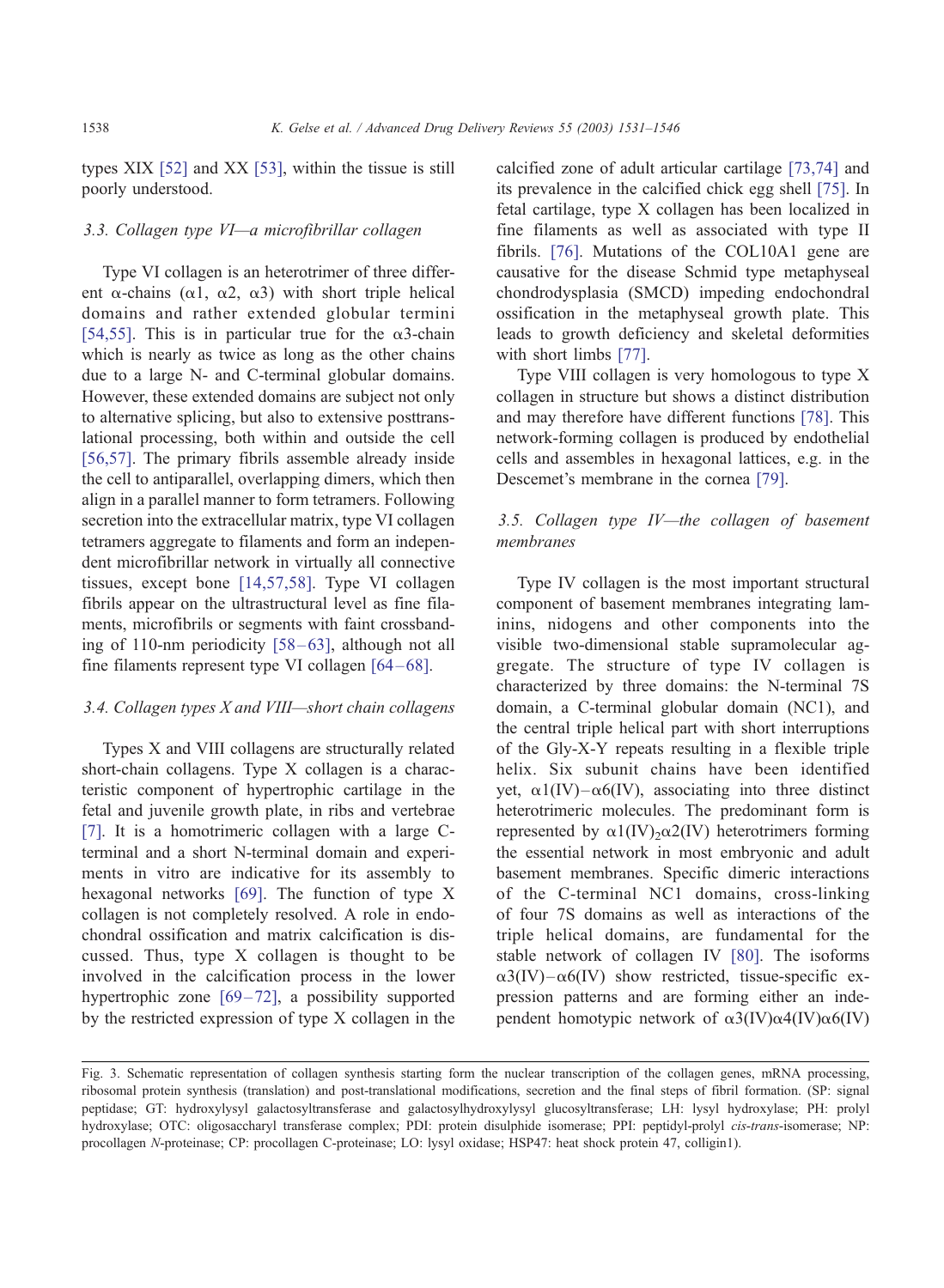<span id="page-8-0"></span>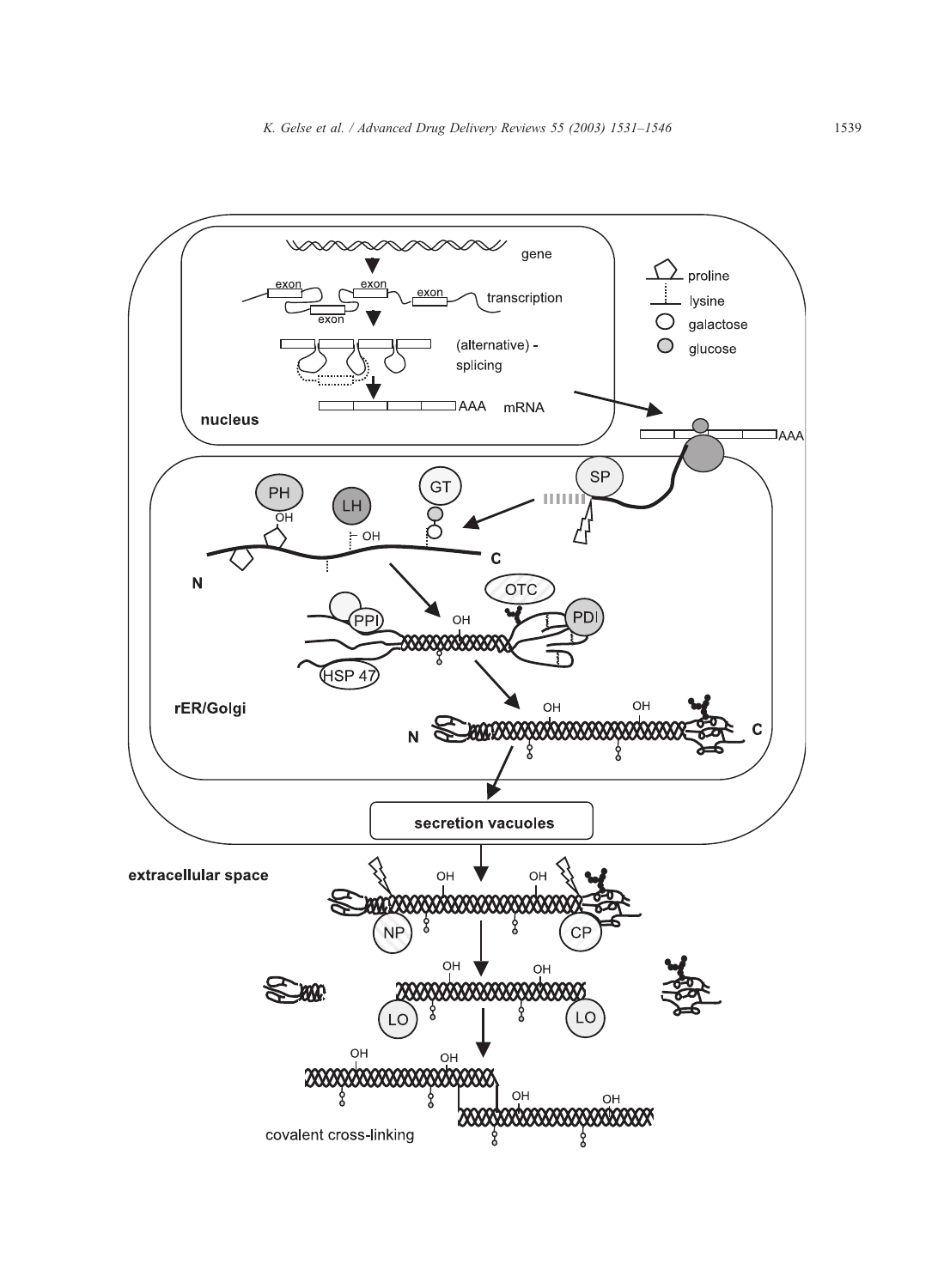heterotrimers (kidney, lung) or a composite network of  $\alpha$ 5(IV)<sub>2</sub> $\alpha$ 6(IV)/ $\alpha$ 1(IV)<sub>2</sub> $\alpha$ 2(IV) molecules [\[81\].](#page-14-0) Mutations of the major isoform  $\alpha$ 1(IV)<sub>2</sub> $\alpha$ 2(IV) are assumed to be embryonic lethal, but defects of the  $\alpha$ 5(IV), as well as  $\alpha$ 3(IV) or  $\alpha$ 4(IV)-chains are causative for various forms of Alport syndrome due to the importance of the  $\alpha$ 3 $\alpha$ 4 $\alpha$ 6 heterotrimer for stability and function of glomerular and alveolar basement membranes [\[3\].](#page-12-0)

# 4. Biosynthesis of collagens

The biosynthesis of collagens starting with gene transcription of the genes within the nucleus to the aggregation of collagen heterotrimers into large fibrils is a complex multistep process [\(Fig. 3\).](#page-8-0) Since most of our knowledge of these mechanisms is based on fibrilforming collagens, this discussion will mostly focus on type I collagen. It is likely that the basic mechanisms of triple helix formation and processing will also apply for other collagen types.

## 4.1. Transcription and translation

The regulation of the transcriptional activities of collagens depends largely on the cell type, but may also be controlled by numerous growth factors and cytokines (for review, see [Ref. \[38\]\)](#page-13-0). Thus, bone formation is stimulated, at least in the adult, by members of the TGF- $\beta$ -superfamily as well as the insulin-like-growth factors. In other tissues, fibroblast-growth-factors and many other agents are even more important. To discuss this in more detail is beyond the scope of this review and needs to be evaluated for all collagens and tissues separately.

Most collagen genes revealed a complex exonintron pattern, ranging from 3 to 117 exons, with the mRNAs of fibrillar collagens encoded by more than 50 exons. Therefore, in many cases, different mRNA species could be detected, caused by multiple transcription initiation sites, alternative splicing of exons or combination of both. For example, in the cornea and the vitreous body, a shorter form of type IX collagen mRNA is generated by an additional start site between exons 6 and 7 [\[4\].](#page-12-0) Alternative splicing has been reported for many collagen types and was first described for type II collagen. A longer form of type II collagen (COL2A) is expressed by chondroprogenitor cells and varies from a shorter form (COL2B) where exon 2 is excluded [\[33\]](#page-13-0) and which is the main gene product of mature articular chondrocytes. More recently, more than 17 different transcripts have been reported for type XIII collagen [\[82\]](#page-14-0) and alternative splicing also generates heterogeneous transcription products for collagens VI, XI, XII [\[82 –](#page-14-0) 85]. In addition to splicing, the pre-mRNA undergoes capping at the  $5'$  end and polyadenylation at the  $3'$  end and the mature mRNA is transported to the cytoplasm and translated at the rough endoplasmatic reticulum.

Ribosome-bound mRNA is translated into preprocollagen molecules which protrude into the lumen of the rough endoplasmatic reticulum with the help of a signal recognition domain recognized by the corresponding receptors.

# 4.2. Posttranslational modifications of collagen

After removal of the signal peptide by a signal peptidase [\(Fig. 3\),](#page-8-0) the procollagen molecules undergo multiple steps of post-translational modifications. Hydroxylation of proline and lysine residues catalyzed by prolyl 3-hydroxylase, prolyl 4-hydroxylase, and lysyl hydroxylase, respectively. All three enzymes require ferrous ions, 2-oxoglutarate, molecular oxygen, and ascorbate as cofactors. In fibril-forming collagens, approximately 50% of the proline residues contain a hydroxylgroup at position 4 and the extent of prolyl-hydroxylation is species-dependent. The organisms living at lower environmental temperatures show a lower extent of hydroxylation [\[86\].](#page-15-0) The presence of 4-hydroxyproline is essential for intramolecular hydrogen bonds and thus contributes to the thermal stability of the triple helical domain, and therefore also to the integrity of the monomer and collagen fibril. The function of 3-hydroxyproline is not known [\[3\].](#page-12-0) The extent of lysine hydroxylation also varies between tissues and collagen types [\[87\].](#page-15-0) Hydroxylysine residues are able to form stable intermolecular cross-linking of collagen molecules in fibrils and additionally represent sites for the attachment of carbohydrates. Glucosyl- and galactosylresidues are transferred to the hydroxyl groups of hydroxylysine; this is catalyzed by the enzymes hydroxylysyl galactosyltransferase and galactosylhydroxylysyl-glucosyltransferase, respectively [\(Fig. 3\).](#page-8-0)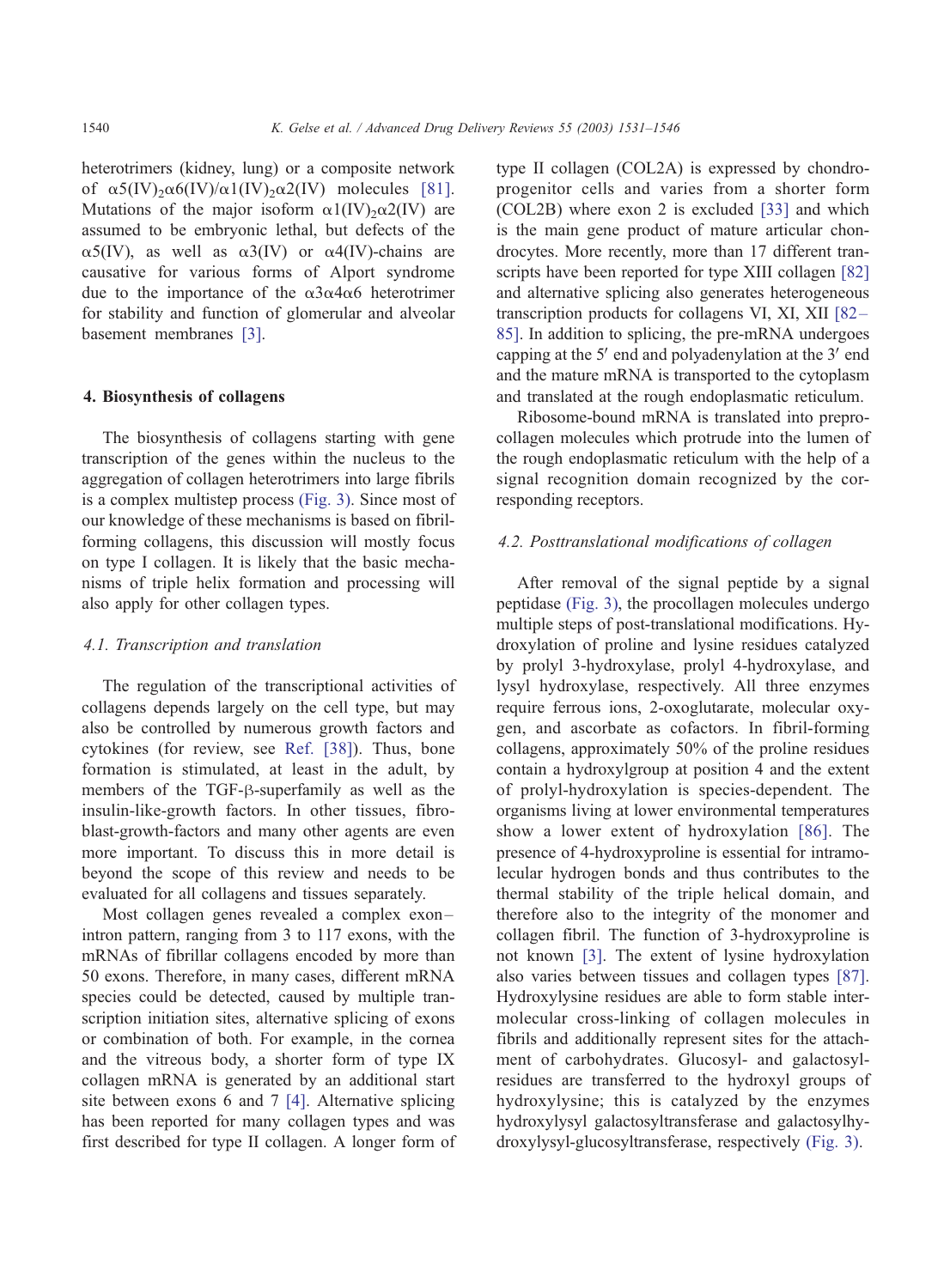The C-propeptides have an essential function in the assembly of the three  $\alpha$ -chains into trimeric collagen monomers. The globular structure of the C-propeptides is stabilized by intrachain disulphide bonds and a N-linked carbohydrate group is added by the oligosaccharyl transferase complex. The formation to triple helices is preceded by the alignment of the C-terminal domains of three  $\alpha$ -chains and initiates the formation of the triple helix progressing to the N-terminus. The efficient formation and folding of the procollagen chains depends on the presence of further enzymes like PPI (peptidyl-prolyl cis-trans-isomerase) [\[88\]](#page-15-0) and collagen-specific chaperones like HSP47 [\[89\].](#page-15-0) The importance of these activities was substantiated by the pharmacological influence of cyclosporine A, an inhibitor of PPI-activity on the triple-helix formation in vitro [\[90,91\]](#page-15-0) as well as the fatal consequences seen with a knock-out model of murine HSP47 [\[92\].](#page-15-0) Additionally, the enzyme protein disulphide isomerase PDI, identical with the  $\beta$ -subunit of prolyl 4-hydroxylase [\[93,94\],](#page-15-0) is involved in the formation of intra- and interchain disulphide bonds in procollagen molecules [\[3\].](#page-12-0)

## 4.3. Secretion of collagens

After processing and procollagen assembly, the triple-helical molecules are packaged within the Golgi compartment into secretory vesicles and released into the extracellular space. Following the secretion, the procollagen trimers are processed depending on the collagen type. The C-propeptides and N-propeptides are cleaved off by two specific proteases, the procollagen N-proteinase and the procollagen C-proteinase. Both proteins belong to a family of  $\text{Zn}^2$ <sup>+</sup>-dependent metalloproteinases [\[95\]](#page-15-0) and the binding to the cell membrane and internalization of the released N- and C-propeptides was seen in studies of collagen-synthesizing fibroblasts [\[96\].](#page-15-0) Therefore, a feedback mechanism for the control of expression was discussed [\[3\],](#page-12-0) suggesting a collagen-type specific modulating effect of the propeptides on the collagen synthesis by inhibiting chain initiation [\[97\].](#page-15-0) However, due to the lack of further studies, the mechanism and their physiological relevance remain unclear. Another study showed that the C-propeptide of type I collagen is internalized by fibroblasts and becomes localized within the nucleus [\[98\].](#page-15-0) A potential effect on transcription was discussed, but again, the potential mechanisms of regulation remained largely unresolved [\[3\].](#page-12-0)

# 4.4. Extracellular processing and modification

The collagen fibril assembly is a complex process and the current understanding is largely based on in vitro experiments. The fibril-forming collagens I, II, III, V, XI spontaneously aggregate after processing of procollagens into ordered fibrillar structures in vitro, a process which has been compared to crystallization with initial nucleation and subsequent organized aggregation [\[38,99\].](#page-13-0) The ability for the ''self-assembly'' is encoded in the structure of the collagens and several models describe the mechanism for the periodic fibrillar assembly. Hydrophobic and electrostatic interactions of collagen monomers are involved in the quarter-staggered arrangement of collagen monomers, which may aggregate into five-stranded fibrils and subsequently into larger fibrils [\[3,99,100\]](#page-12-0) [\(Fig. 2\).](#page-5-0) The formed fibrils can be orientated differently in distinct types of tissues. In tendons, the type I collagen fibrils align parallel to each other and form bundles or fibres, whereas in the skin, the orientation is more randomly with the formation of a complex network of interlaced fibrils [\[38\].](#page-13-0) Furthermore, the fibril formation is influenced by the propeptides of procollagen molecules. Thus, the cleavage of the C-propeptides of type I collagen is an essential step for regulating fibril formation, but the function of the N-terminal propeptides in this process is still not fully understood and may differ between collagen types. It has been suggested that they may regulate the diameter of the forming fibrils and their removal from type I procollagen influences the regular fibril morphology [\[3,38\].](#page-12-0)

The molecular arrangement into fibrils is additionally stabilized by the formation of covalent cross-links which finally contribute to the mechanical resilience of collagen fibrils. The hydroxylation state of telopeptide lysine residues is crucial in defining collagen cross-links. Lysine hydroxylation within the telopeptides is catalyzed by an enzyme system different from the lysyl hydroxylase responsible for helical residues. The extent of hydroxylation in the telopeptides varies between different tissues with complete hydroxylation of lysine residues in cartilage, but no detectable hydroxylation of telopeptide lysine in the skin [\[4\].](#page-12-0) The copper-dependent enzyme lysyl oxidase catalyzes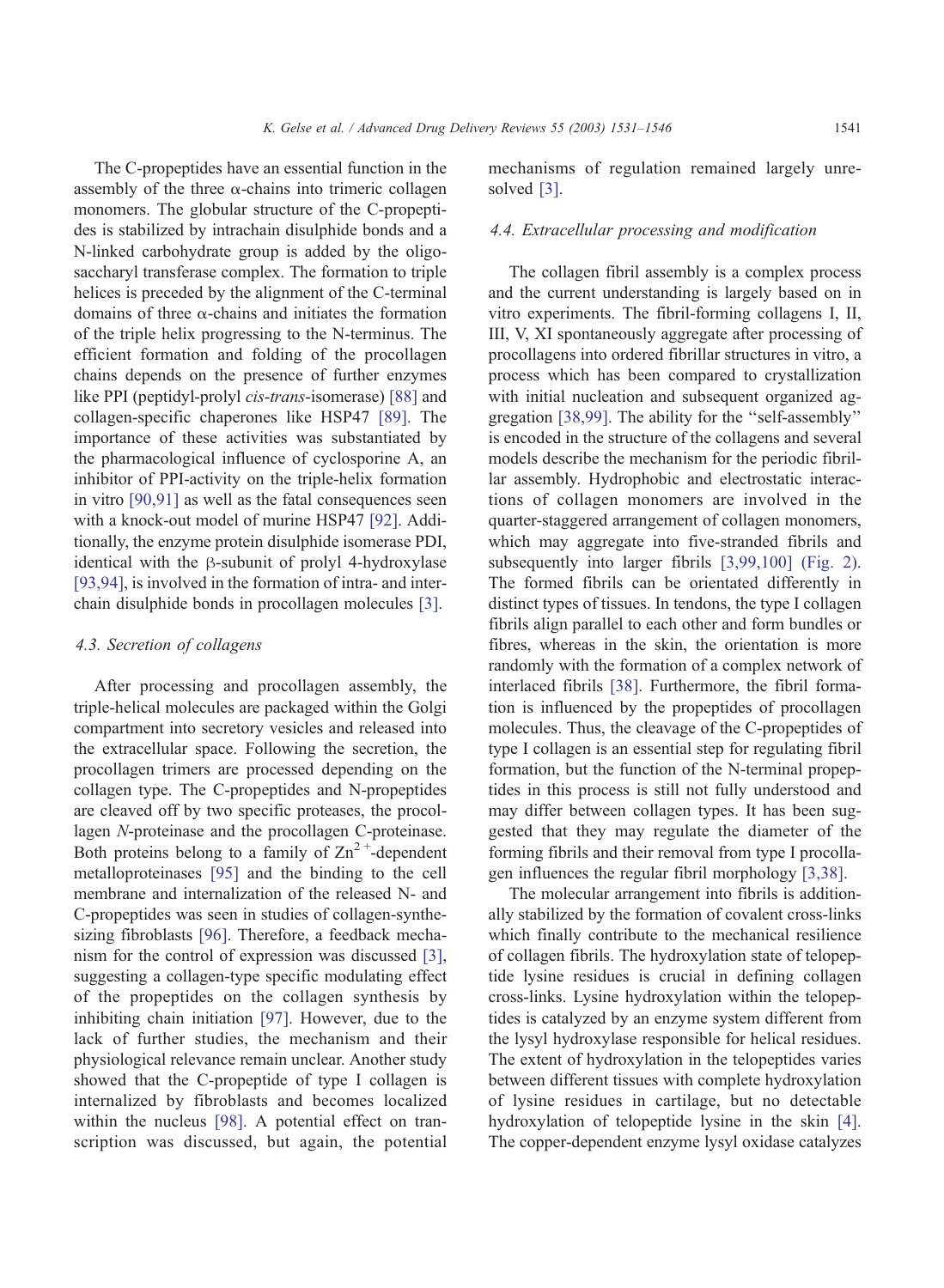the formation of aldehydes from lysine and hydroxylysine residues in the telopeptides. Subsequent spontaneous reactions result in the formation of intermediate cross-links. Lysine-derived telopeptide aldehydes interact with adjacent lysine residues from adjacent molecules to form Schiff base (aldimin) cross-links, whereas the presence of hydroxylysine-derived telopeptide aldehydes allows to form more stable ketoimine bonds. During maturation of the tissue, the reducible intermediate cross-links (aldimines and ketoimines) are converted to non-reducible mature products: The Schiff bases are converted to nonreducible histidin adducts while the ketoimines react either with hydroxylysine aldehyde or a second ketoimine to form pyridinium cross-links. Alternatively, pyrrolic cross-links are formed in case of ketoimines reacting with lysyl aldehyde components [\[4\].](#page-12-0) Pyridinium compounds and pyrroles result in a cross-link between three collagen molecules. Most cross-links have been shown to be located at the overlap position connecting the N- or C-telopeptides with specific residues within the helical part of adjacent molecules [\(Fig. 2\)](#page-5-0) [\[4\].](#page-12-0)

These intermolecular cross-links are a prerequisite for the physical and mechanical properties of collagen fibrils and a stable network formation.

## 5. Functions of collagens beyond biomechanics

As discussed earlier, collagens serve within the body to a large extent for the maintenance of the structural integrity of tissues and organs. This is true for all parenchymal organs where they represent the major component of the ''interstitial'' matrix as well as the basement membranes. This is even more obvious for all ''connective'' tissues and in particular bone and cartilage where collagens provide the major functional backbone of the structures. Besides this, the formation of a defined pericellular microenvironment is important for the cellular integrity, as seen with collagen VI in articular cartilage, but presumably also in bone (own unpublished observation). Besides the biomechanical aspects, however, collagens are also involved in a plethora of additional functions. Specific receptors mediate the interaction with collagens, like integrins, discoidin-domain receptors, glycoprotein VI [\[101\]](#page-15-0) or specialized proteoglycan receptors [\[102\].](#page-15-0) Signaling by these receptors defines adhesion, differentiation, growth, cellular reactivities as well as the survival of cells in multiple ways.

Collagens contribute to the entrapment, local storage and delivery of growth factors and cytokines and therefore play important roles during organ development, wound healing and tissue repair [\[1,103\].](#page-12-0) Collagen type I has been shown to bind decorin, and thereby, it might block indirectly  $TGF- $\beta$ -action within$ the tissue [\[1\].](#page-12-0) Collagens also bind a number of other growth factors and cytokines. Thus, IGF-I and -II are bound to the collagenous matrix of bone and, therefore, bone represents a major reservoir of these growth factors within the body [\[104\].](#page-15-0) In bone, degradation of the collagen network by osteoclasts during bone remodeling is thought to release matrix-bound IGFs and, thus, to induce new bone formation via stimulation of osteoblastic activity in a paracrine manner. Similar effects may be active in articular cartilage and could be due to anabolic activation of chondrocytes via release of bound growth factors after cartilage matrix degradation. Type IIA collagen was recently shown to be able to bind TGF $\beta$  and BMP-2 [\[105\].](#page-15-0) Thus, collagens are very likely to be relevant for certain cellular reactions. This potential of collagens to bind growth factors and cytokines qualifies these molecules also as transport vehicles for therapeutic factor delivery (for review, see other chapters of this issue).

Recently, it became evident that collagens are involved in more subtle and sophisticated functions than just the architecture of extracellular matrices. Non-collagenous fragments of collagens IV, XV and XVIII have been shown to influence angiogenesis and tumorigenesis and their biological functions may not only be limited to these processes, but also influence various cellular reactivities [106-108]. Therefore, these fragments (matricryptins) attracted great interest for potential pharmaceutical uses.

# 6. Perspectives

Collagens are the most abundant group of organic macro-molecules in an organism. First, collagens serve important mechanical functions within the body, particularly in connective tissues. Thus, in bone, tendon, fascia, articular cartilage, etc., fibrillar colla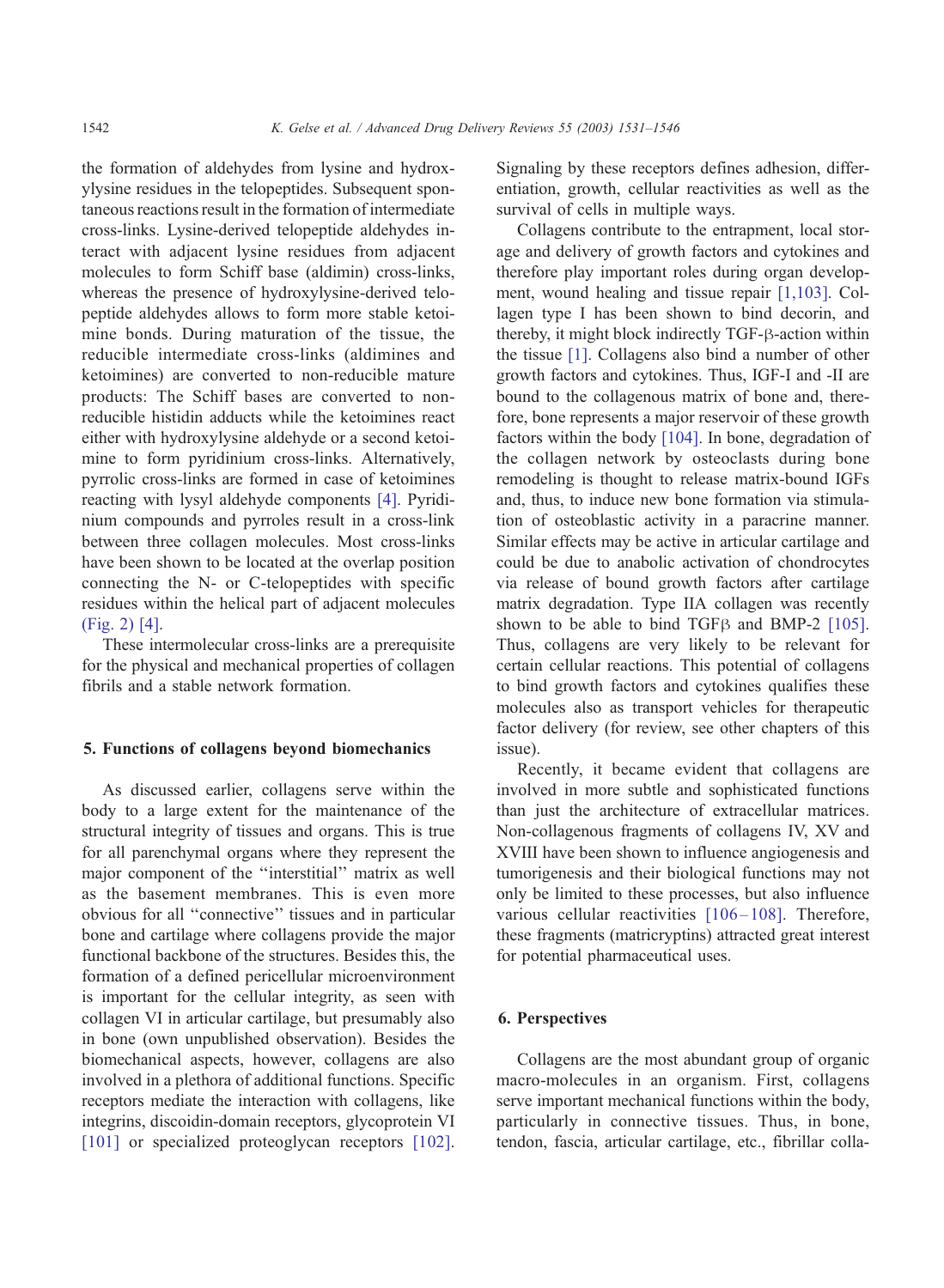<span id="page-12-0"></span>gens are providing most of the biomechanical properties essential for the functioning of these organ systems. Second, collagens also exert important functions in the cellular microenvironment and are involved in the storage and release of cellular mediators, such as growth factors. All aspects mentioned above define collagens as interesting targets as well as tools of pharmacological intervention. A proper collagen matrix in terms of its composition and supramolecular organization is the target of any repair process of connective tissue whether occurring naturally, like during fracture healing or following treatment of bone non-unions after trauma, tumor-surgery or of cartilage defects (for review, see Aigner and Stöve, this issue). Finally, it should be considered that some additional features of collagens, such as biodegradability, low immunogenicity and the possibilities for large-scale isolation make them interesting compounds for a widespread industrial use in medicine, cosmetics or food industry.

# Acknowledgements

This work was supported by the Ministry of Science and Technology (grant 01GG9824).

## References

- [1] Y. Yamaguchi, D.M. Mann, E. Ruoslathi, Negative regulation of transforming growth factor- $\beta$  by the proteoglycan decorin, Nature 346 (1990) 281-284.
- [2] D. Schuppan, M. Schmid, R. Somasundaram, R. Ackermann, M. Ruehl, T. Nakamura, E.O. Riecken, Collagens in the liver extracellular matrix bind hepatocyte growth factor, Gastroenterology 114 (1998) 139-152.
- [3] J.F. Bateman, S.R. Lamande, J.A.M. Ramshaw, Collagen superfamily, in: W.D. Comper (Ed.), Extracellular Matrix, Harwood Academic Press, Melbourne, 1996, pp. 22-67.
- [4] K. von der Mark, Structure, biosynthesis and gene regulation of collagens in cartilage and bone, Dynamics of Bone and Cartilage Metabolism, Academic Press, Orlando, 1999, pp. 3 – 29.
- [5] S.R. Frenkel, B. Toolan, D. Menche, M.I. Pitman, J.M. Pachence, Chondrocyte transplantation using a collagen bilayer matrix for cartilage repair, J. Bone Jt. Surg. 79-B (1997)  $831 - 836.$
- [6] S. Wakitani, T. Kimura, A. Hirooka, T. Ochi, M. Yoneda, N. Yasui, H. Owaki, K. Ono, Repair of rabbit articular surfaces with allograft chodnrocytes embedded in collagen gel, J. Bone Jt. Surg. 71-B (1989) 74 – 80.
- [7] K. Kühn, The collagen family-variations in the molecular and supermolecular structure, Rheumatology 10 (1986) 29-69.
- [8] R. Mayne, R.G. Brewton, New members of the collagen superfamily, Curr. Opin. Cell Biol. 5 (1993) 883 – 890.
- [9] M. van der Rest, R. Garrone, Collagen family of proteins, FASEB J. 5 (1991) 2814-2823.
- [10] J. Myllyharju, K.I. Kivirikko, Collagens and collagen-related diseases, Ann. Med. 33 (2001) 7-21.
- [11] K. Sato, K. Yomogida, T. Wada, T. Yorihuzi, Y. Nishimune, N. Hosokawa, K. Nagata, Type XXVI collagen, a new member of the collagen family, is specifically expressed in the testis and ovary, J. Biol. Chem. 277 (2002) 37678 – 37684.
- [12] D.E. Birk, J.M. Fitch, J.P. Babiarz, T.F. Linsenmayer, Collagen type I and type V are present in the same fibril in the avian corneal stroma, J. Cell Biol. 106 (1988) 999 – 1008.
- [13] R. Mayne, Cartilage collagens—what is their function, and are they involved in articular disease? Arthritis Rheum. 32-3  $(1989)$  241 – 246.
- [14] H. von der Mark, M. Aumailley, G. Wick, R. Fleischmajer, R. Timpl, Immunochemistry, genuine size and tissue localization of collagen VI, Eur. J. Biochem. 142 (1984) 493 – 502.
- [15] R. van der Rest, R. Mayne, Regulation of matrix accumulation, in: R. Mayne, R. Burgeson (Eds.), Structure and Function of Collagen Types, Academic Press, Orlando, 1987.
- [16] K.A. Piez, Molecular and aggregate structure of the collagens, in: K.A. Pietz, H. Reddi (Eds.), Extracellular Matrix Biology, Elsevier, Amsterdam, 1984, pp. 1-39.
- [17] H. Hofmann, P.P. Fietzek, K. Kuhn, The role of polar and hydrophobic interactions for the molecular packing of type I collagen: a three-dimensional evaluation of the amino acid sequence, J. Mol. Biol. 125 (1978) 137-165.
- [18] R.D. Fraser, T.P. MacRae, E. Suzuki, Chain conformation in the collagen molecule, J. Mol. Biol. 129 (1979) 463 – 481.
- [19] L.M. Shaw, B.R. Olsen, FACIT collagens: diverse molecular bridges in extracellular matrices, Trends Biochem. Sci. 16  $(1991)$  191 – 194.
- [20] P. Bruckner, D.J. Prockop, Proteolytic enzymes as probes for the triple – delical conformation of procollagen, Anal. Biochem. 110 (1981) 360-368.
- [21] G.I. Goldberg, S.M. Wilhelm, A. Kronberger, E.A. Bauer, G.A. Grant, A.Z. Eisen, Human fibroblast collagenase, J. Biol. Chem. 261-14 (1986) 6600-6605.
- [22] K.A. Hasty, T.F. Pourmotabbed, G.I. Goldberg, J.P. Thompson, D.G. Spinelly, R.M. Stevens, C.L. Mainardi, Human neutrophil collagenase, J. Biol. Chem. 265 (1990) 11421 – 11424.
- [23] J.M. Freije, I. Diez-Itza, M. Balbin, L.M. Sanchez, R. Blasco, J. Tolivia, C. Lopez-Otin, Molecular cloning and expression of collagenase-3, a novel human matrix metalloproteinase produced by breast carcinomas, J. Biol. Chem. 269 (1994) 16766 – 16773.
- [24] N. Johansson, U. Saarialho-Kere, K. Airola, R. Herva, L. Nissinen, J. Westermarck, E. Vuorio, J. Heino, V.-M. Kähäri, Collagenase-3 (MMP-13) is expressed by hypertrophic chondrocytes, periosteal cells, and osteoblasts during human fetal bone development, Dev. Dyn. 208 (1997) 387 – 397.
- [25] G. Giannelli, S. Antonaci, Gelatinases and their inhibitors in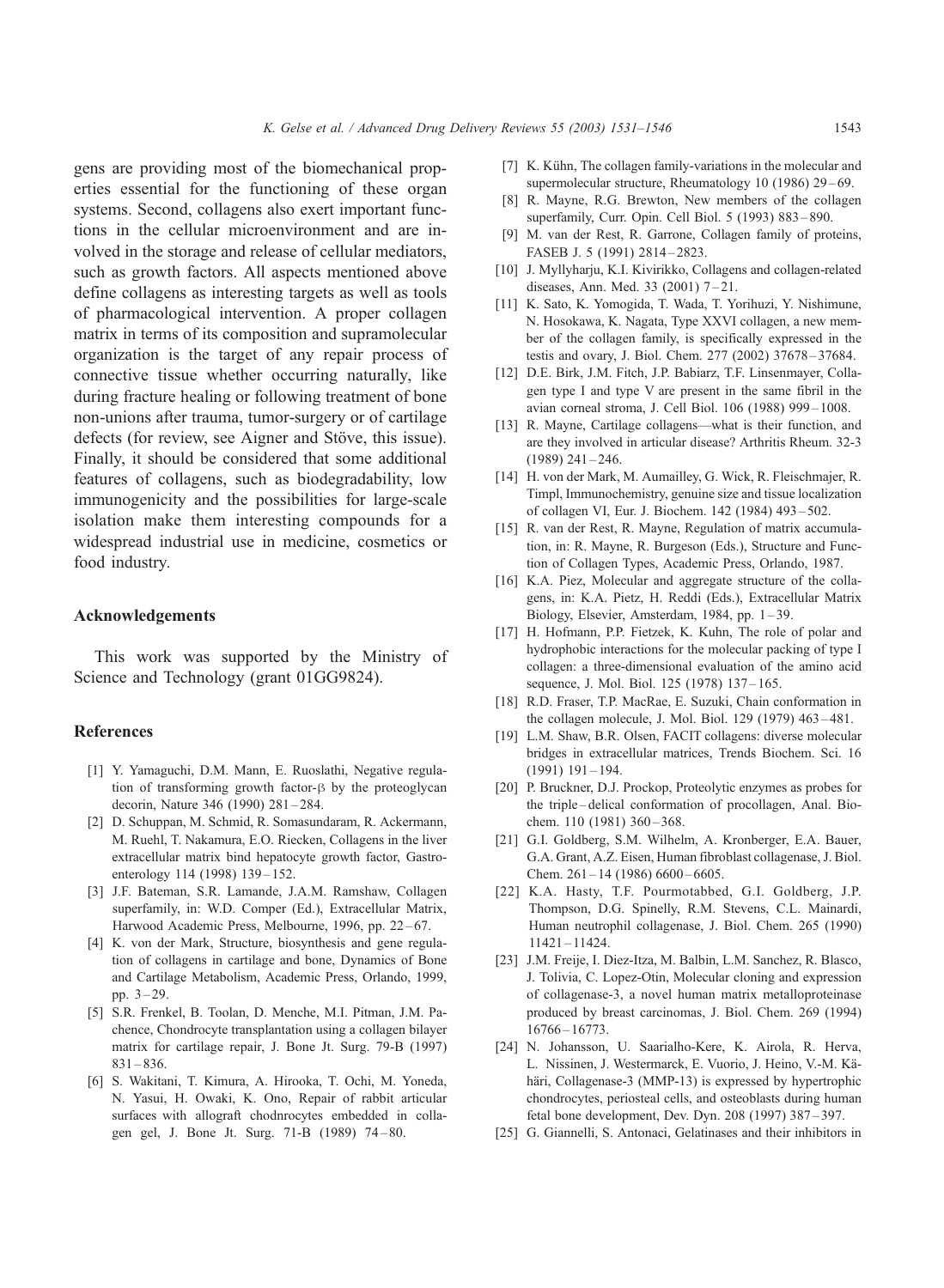<span id="page-13-0"></span>tumor metastasis: from biological research to medical applications, Histol. Histopathol. 17 (2002) 339 – 345.

- [26] C.M. Overall, C. Lopez-Otin, Strategies for MMP inhibition in cancer: innovations for the post-trial era, Nat. Rev., Cancer 2 (2002) 657 – 672.
- [27] K. Brand, Cancer gene therapy with tissue inhibitors of metalloproteinases (TIMPs), Curr. Gene Ther. 2 (2002) 255 – 271.
- [28] D.J. Hulmes, A. Miller, Molecular packing in collagen, Nature 293 (1981) 234 – 239.
- [29] R. Fleischmajer, E.D. MacDonald, J.S. Perlish, R.E. Burgeson, L.W. Fisher, Dermal collagen fibrils are hybrids of type I and type III collagen molecules, J. Struct. Biol. 105 (1990) 162 – 169.
- [30] C. Niyibizi, D.R. Eyre, Bone type V collagen: chain composition and location of a trypsin cleavage site, Connect. Tissue Res. 20 (1989) 247 – 250.
- [31] P. Bruckner, M. van der Rest, Structure and function of cartilage collagens, Microsc. Res. Tech. 28 (1994)  $378 - 384$
- [32] M. Mendler, S.G. Eich-Bender, L. Vaughan, K.H. Winterhalter, P. Bruckner, Cartilage contains mixed fibrils of collagen types II, IX and XI, J. Cell Biol. 108 (1989)  $191 - 197$ .
- [33] M.C. Ryan, L.J. Sandell, Differential expression of a cysteine-rich domain in the amino- terminal propeptide of type II (cartilage) procollagen by alternative splicing of mRNA, J. Biol. Chem. 265 (1990) 10334 – 10339.
- [34] L.J. Sandell, N.P. Morris, J.R. Robbins, M.B. Goldring, Alternatively spliced type II procollagen mRNAs define distinct populations of cells during vertebral development: differential expression of the amino-propeptide, J. Cell Biol. 114 (1991) 1307 – 1319.
- [35] J.R. Matyas, L.J. Sandell, M.E. Adams, Gene expression of type II collagens in chondro-osteophytes in experimental osteoarthritis, Osteoarthr. Cartil. 5 (1997) 99 – 105.
- [36] K. Gelse, S. Söder, W. Eger, T. Diemtar, T. Aigner, Osteophyte development—molecular characterization of differentiation stages, Osteoarthr. Cartil. 11 (2003) 141 – 148.
- [37] T. Aigner, S. Loos, S. Müller, L.J. Sandell, R. Perris, K.K. Unni, T. Kirchner, Cell differentiation and matrix gene expression in mesenchymal chondrosarcomas, Am. J. Pathol. 156 (2000) 1327 – 1335.
- [38] J. Rossert, B. de Crombrugghe, Type I collagen: structure, synthesis and regulation, in: J.P. Bilezkian, L.G. Raisz, G.A. Rodan (Eds.), Principles in Bone Biology, Academic Press, Orlando, 2002, pp. 189-210.
- [39] K. von der Mark, Localization of collagen types in tissues, Int. Rev. Connect. Tissue Res. 9 (1981) 265 – 324.
- [40] M. Yamazaki, R.J. Majeska, H. Yoshioka, H. Moriya, T.A. Einhorn, Spatial and Temporal expression of fibril-forming minor collagen genes (types V and XI) during fracture healing, J. Orthop. Res. 15 (1997) 757 – 764.
- [41] J.-P. Kleman, D.J. Hartmann, F. Ramirez, M. van der Rest, The human rhabdomyosarcoma cell line A204 lays down a highly insoluble matrix composed mainly of a1 type-XI and a2 type-V collagen chains, Eur. J. Biochem. 210 (1992) 329 – 335.
- [42] K.J. Bos, D.F. Holmes, K.E. Kadler, D. McLeod, N.P. Morris, P.N. Bishop, Axial structure of the heterotypic collagen fibrils of vitreous humour and cartilage, J. Mol. Biol. 306  $(2001)$  1011 – 1022.
- [43] V.C. Lui, R.Y.C. Kong, J. Nicholls, A.N.Y. Cheung, K.S.E. Cheah, The mRNAs for the three chains of h type XI are widely distributed but not necessarily co-expressed: implications for homotrimeric and heterotypic collagen molecules, Biochem. J. 311 (1995) 511 – 516.
- [44] J.H. Fessler, N. Shigaki, L.I. Fessler, Biosynthesis and properties of procollagens V, Ann. N.Y. Acad. Sci. 460 (1985)  $181 - 186.$
- [45] B. Petit, M.-C. Ronzière, D.J. Hartmann, D. Herbage, Ultrastructural organization of type XI collagen in fetal bone epiphyseal cartilage, Histochemistry 100 (1993) 231 – 239.
- [46] L.I. Fessler, S. Brosh, S. Chapin, J.H. Fessler, Tyrosine sulfation in precursors of collagen V, J. Biol. Chem. 261 (1986) 5034 – 5040.
- [47] M. van der Rest, R. Mayne, Y. Ninomiya, N.G. Seidah, M. Chretien, B.R. Olsen, The structure of type IX collagen, J. Biol. Chem. 260 (1985) 220-225.
- [48] J.-J. Wu, D.R. Eyre, Structural analysis of cross-linking domains in cartilage type XI collagen, J. Biol. Chem. 270  $(1995)$  18865 – 18870.
- [49] M. van der Rest, R. Mayne, Type IX collagen proteoglycan from cartilage is covalently cross-linked to type II collagen, J. Biol. Chem. 263 (1988) 1615 – 1618.
- [50] T. Yada, S. Suzuki, K. Kobayashi, M. Kobayashi, T. Hoshino, K. Horie, K. Kimata, Occurrence in chick embryo vitreous humor of a type IX collagen proteoglycan with an extraordinarily large chondroitin sulfate chain and short alpha 1 polypeptide, J. Biol. Chem. 265 (1990) 6992 – 6999.
- [51] C.H. Lai, M.L. Chu, Tissue distribution and developmental expression of type XVI collagen in the mouse, Tissue Cell 28  $(1996)$  155 – 164.
- [52] J.C. Myers, D. Li, A. Bageris, V. Abraham, A.S. Dion, P.S. Amenta, Biochemical and immunohistochemical characterization of human type XIX defines a novel class of basement membrane zone collagens 14, Am. J. Pathol. 151 (1997) 1729 – 1740.
- [53] M. Koch, J.E. Foley, R. Hahn, P. Zhou, R.E. Burgeson, D.R. Gerecke, M.K. Gordon, Alpha 1(XX) collagen, a new member of the collagen subfamily, fibril-associated collagens with interrupted triple helices, J. Biol. Chem. 276 (2001) 23120 – 23126.
- [54] D. Weil, M.-G. Mattei, E. Passage, N. Van Cong, D. Pribula-Conway, K. Mann, R. Deutzmann, R. Timpl, M.-L. Chu, Cloning and chromosomal localization of human genes encoding the three chains of type VI collagen, Am. J. Hum. Genet. 42 (1988) 435-445.
- [55] M.-L. Chu, K.-H. Mann, R. Deutzmann, D. Pribula-Conway, C.C. Hsu-Chen, M.P. Bernard, R. Timpl, Charcterization of three constituent chains of collagen type VI by peptide sequences and cDNA clones, Eur. J. Biochem. 168 (1987) 309 – 317.
- [56] T. Aigner, L. Hambach, S. Söder, U. Schlotzer-Schrehardt, E. Poschl, The C5 domain of Col6A3 is cleaved off from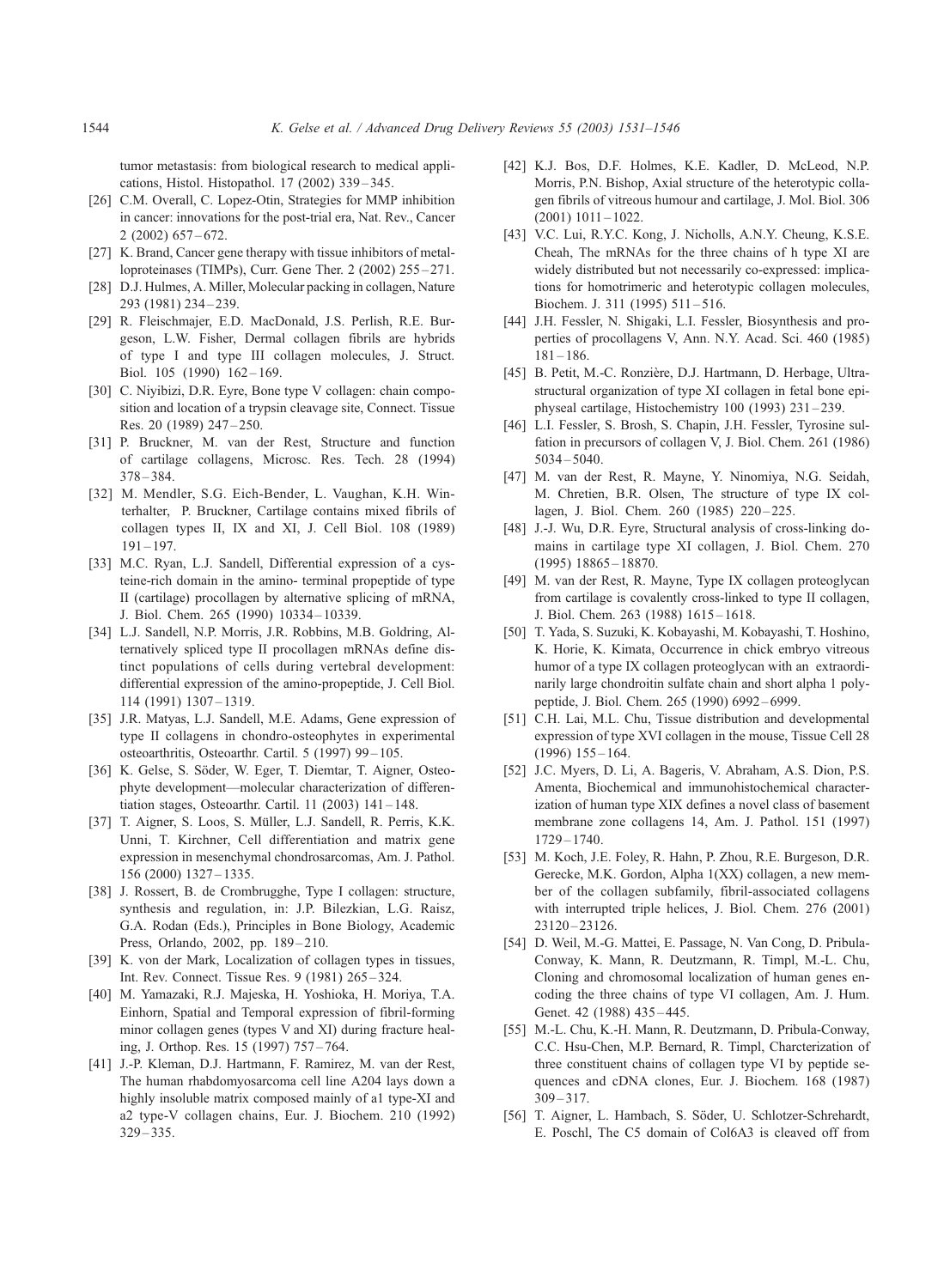<span id="page-14-0"></span>the Col6 fibrils immediately after secretion, Biochem. Biophys. Res. Commun. 290 (2002) 743 – 748.

- [57] R. Timpl, M.-L. Chu, Microfibrillar collagen type VI, in: P.D. Yuchenco, D. Birk, R.P. Mecham (Eds.), Extracellular Matrix Assembly and Structure, Academic Press, Orlando, 1994, pp. 207 – 242.
- [58] D.R. Keene, E. Engvall, R. Glanville, Ultrastructure of type VI collagen in human skin and cartilage suggests an anchoring function for this filamenteous network, J. Cell Biol. 107 (1988) 1995 – 2006.
- [59] J. Engel, H. Furthmayr, E. Obermatt, H. von der Mark, M. Aumailley, R. Fleischmajer, R. Timpl, Structure and macromolecular organization of type VI collagen, Ann. N.Y. Acad Sci. 460 (1985) 25-37.
- [60] C.A. Poole, S. Ayad, R.T. Gilbert, Chondrons from articular cartilage—V. Immunohistochemical evaluation of type VI collagen organisation in isolated chondrons by light, confocal and electron microscopy, J. Cell. Sci. 103 (1992) 1101 – 1110.
- [61] R.R. Bruns, Beaded filaments and long-spacing fibrils: relation to type VI collagen, J. Ultrastruct. Res. 89 (1984)  $136 - 146.$
- [62] R.R. Bruns, W. Press, E. Engvall, R. Timpl, J. Gross, Type VI collagen in extracellular, 100-nm periodic filaments and fibrils: identification by immunoelecton microscopy, J. Cell Biol. 103 (1986) 393 – 404.
- [63] M.-C. Ronzière, S. Ricard-blum, J. Tiollier, D.J. Hartmann, R. Garrone, D. Herbage, Comparative analysis of collagens solubilized from human foetal, and normal and osteoarthritic adult articular cartilage, with emphasis on type VI collagen, Biochim. Biophys. Acta 1038 (1990) 222 – 230.
- [64] C.A. Poole, M.H. Flint, B.W. Beaumont, Morphology of the pericellular capsule in articular cartilage revealed by hyaluronidase digestion, J. Ultrastruct. Res. 91 (1985) 13 – 23.
- [65] V.C. Duance, M. Shimokomaki, A.J. Bailey, Immunofluorescence localization of type-M collagen in articular cartilage, Biosci. Rep. 2 (1982) 223 – 227.
- [66] H.B. Evans, S. Ayad, M.Z. Abedin, S. Hopkins, K. Morgan, K.W. Walton, J.B. Weiss, P.J.L. Holt, Localization of collagen types and fibronectin in cartilage by immunofluorescence, Ann. Rheum. Dis. 42 (1983) 575 – 581.
- [67] D.J. Hartmann, H. Magloire, S. Ricard-blum, A. Joffre, M.-L. Couble, G. Ville, D. Herbage, Light and electron immunoperixodase localization of mnor disulfide-bonded collagens in fetal epiphyseal cartilage, Collagen Relat. Res. 3 (1983)  $349 - 357$ .
- [68] S. Ricard-blum, D.J. Hartmann, D. Herbage, C. Payen-Meyran, G. Ville, Biochemical properties and immunolocalization of minor collagens in foetal calf cartilage, FEBS Lett. 146 (1982) 343 – 347.
- [69] T.M. Schmid, T.F. Linsenmayer, Type X collagen, in: R. Mayne, R.E. Burgeson (Eds.), Structure and Function of Collagen Types, Academic Press, Orlando, 1987, pp. 195 – 222.
- [70] T. Kirsch, K. von der Mark,  $Ca^{2+}$  binding properties of type X collagen, FEBS Lett. 294 (1992) 149 – 152.
- [71] M. Alini, D.E. Carey, S. Hirata, M.D. Grynpas, I. Pidoux, A.R. Poole, Cellular and matrix changes before and at the

time of calcification in the growth plate studied in vitro: arrest of type X collagen synthesis and net loss of collagen when calcification is initiated, J. Bone Miner. Res. 9 (1994) 1077 – 1087.

- [72] A.P.L. Kwan, I.R. Dickson, A.J. Freemont, M.E. Grant, Comparative studies of type X collagen expression in normal and rachitic chicken epiphyseal cartilage, J. Cell Biol. 109 (1989) 1849 – 1856.
- [73] J.M. Gannon, G. Walker, M. Fischer, R. Carpenter, R.C. Thompson, T.R. Oegema, Localization of type X collagen in canine growth plate and adult canine articular cartilage, J. Orthop. Res. 9 (1991) 485 – 494.
- [74] G.D. Walker, M. Fischer, J. Gannon, R.C. Thompson, T.R. Oegema, Expression of type-X collagen in osteoarthritis, J. Orthop. Res.  $13$  (1995)  $4-12$ .
- [75] J.L. Arias, M.S. Fernandez, J.E. Dennis, A.I. Caplan, Collagens of the chicken eggshell membranes, Connect. Tissue Res. 26 (1991) 37-45.
- [76] T.M. Schmid, T.F. Linsenmayer, Immunoelectron microscopy of type X collagen: supramolecular forms within embryonic chick cartilage, Dev. Biol. 138 (1990) 53 – 62.
- [77] M.L. Warman, M. Abbott, S.S. Apte, T. Hefferon, I. McIntosh, D.H. Cohn, J.T. Hecht, B.J. Olsen, C.A. Francomano, A type X collagen mutation causes Schmid metaphyseal chondrodysplasia, Nat. Genet. 5 (1993) 79 – 82.
- [78] N. Yamaguchi, R. Mayne, Y. Ninomiya, The alpha 1 (VIII) collagen gene is homologous to the alpha 1 (X) collagen gene and contains a large exon encoding the entire triple helical and carboxyl-terminal non-triple helical domains of the alpha 1 (VIII) polypeptide, J. Biol. Chem. 266 (1991) 4508 – 4513.
- [79] H. Sawada, H. Konomi, K. Hirosawa, Characterization of the collagen in the hexagonal lattice of Descemet's membrane: its relation to type VIII collagen, J. Cell Biol. 110 (1990)  $219 - 227$ .
- [80] B.G. Hudson, S.T. Reeders, K. Tryggvason, Type IV collagen: structure, gene organization, and role in human diseases. Molecular basis of Goodpasture and Alport syndromes and diffuse leiomyomatosis, J. Biol. Chem. 268 (1993) 26033 – 26036.
- [81] D.B. Borza, O. Bondar, Y. Ninomiya, Y. Sado, I. Naito, P. Todd, B.G. Hudson, The NC1 domain of collagen IV encodes a novel network composed of the alpha 1, alpha 2, alpha 5, and alpha 6 chains in smooth muscle basement membranes, J. Biol. Chem. 276 (2001) 28532 – 28540.
- [82] S. Peltonen, M. Rehn, T. Pihlajaniemi, Alternative splicing of mouse alpha1(XIII) collagen RNAs results in at least 17 different transcripts, predicting alpha1(XIII) collagen chains with length varying between 651 and 710 amino acid residues, DNA Cell Biol. 16 (1997) 227 – 234.
- [83] B. Saitta, D.G. Stokes, H. Vissing, R. Timpl, M.-L. Chu, Alternative splicing of the human  $\alpha$ 2(VI) collagen gene generates multiple mRNA transcripts which predict three protein variants with distinct carboxyl termini, J. Biol. Chem. 265 (1990) 6473 – 6480.
- [84] M. Moradi-Ameli, B. de Chassey, J. Farjanel, R.M. van der, Different splice variants of cartilage alpha1(XI) collagen